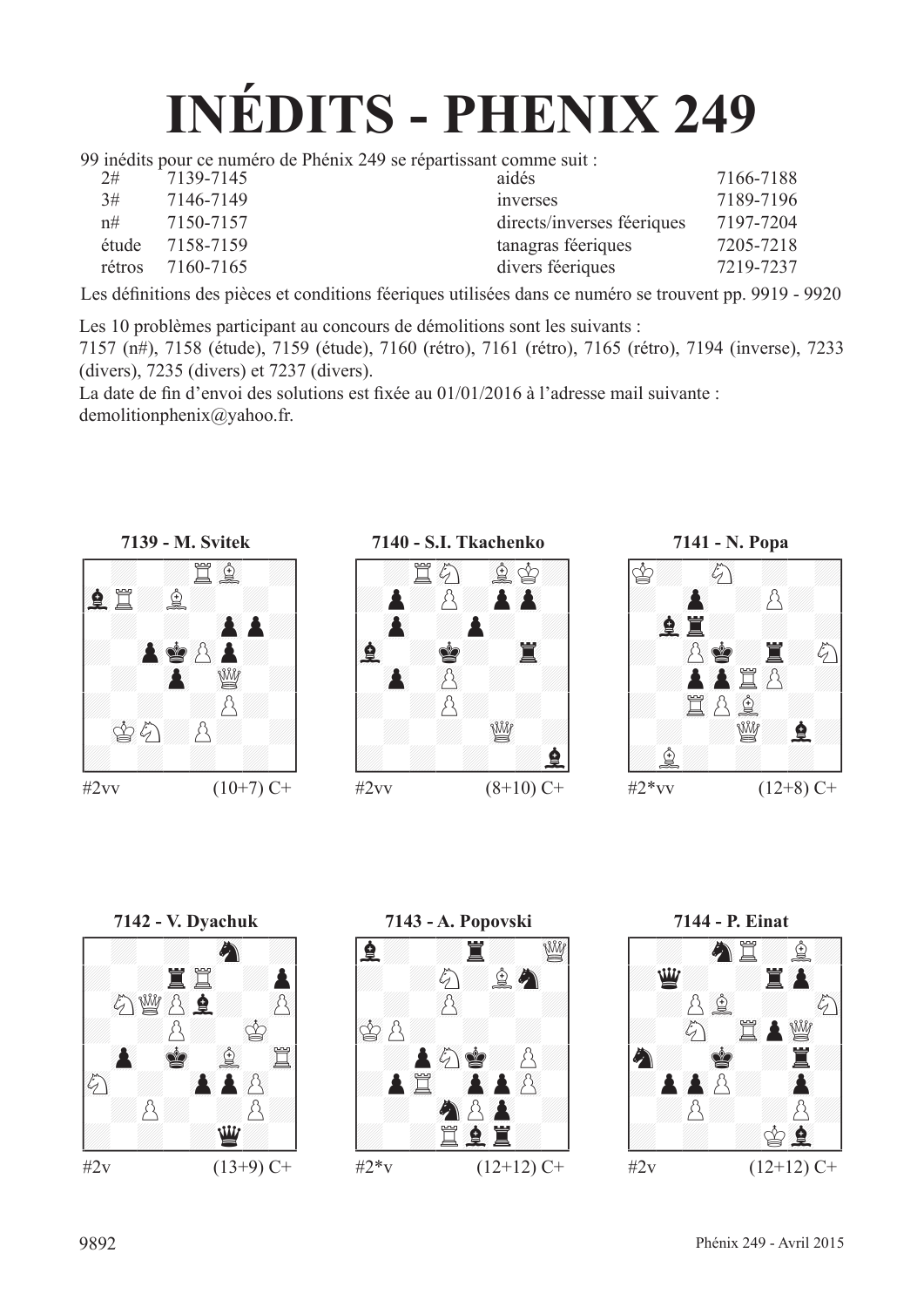



**7147 - Z. Labai<br>
147 - Z. Labai<br>
147 - 2. Labai<br>
25 A<br>
26 A<br>
26 A<br>
26**  $\#3$  (13+8) C+











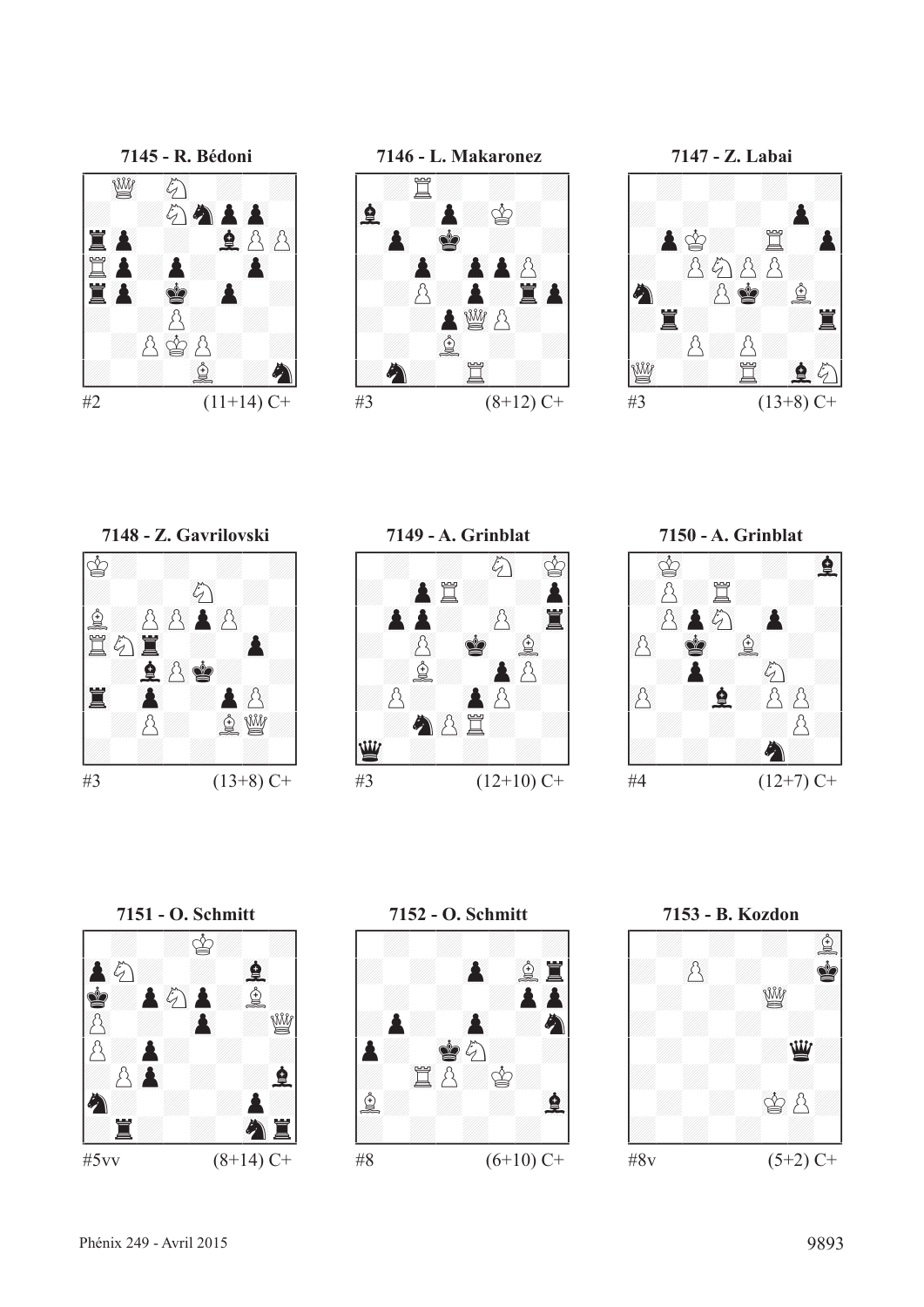







**7157 - V. Nikitin** !--------! / :t:t: 01r/ /: 67f : : / /P:P:p:F:/ /: : : :C/ /P:P01RP89cD:/ /45T 45TP: 67F / /C: ()p ()pP()P/ /: : : 89c / \$\_\_\_\_\_\_\_\_\$



**7159 - P. Krug**



 $#37$   $(9+16)$ 







Justificative en 18,5 coups 2 variantes au 5ème coup blanc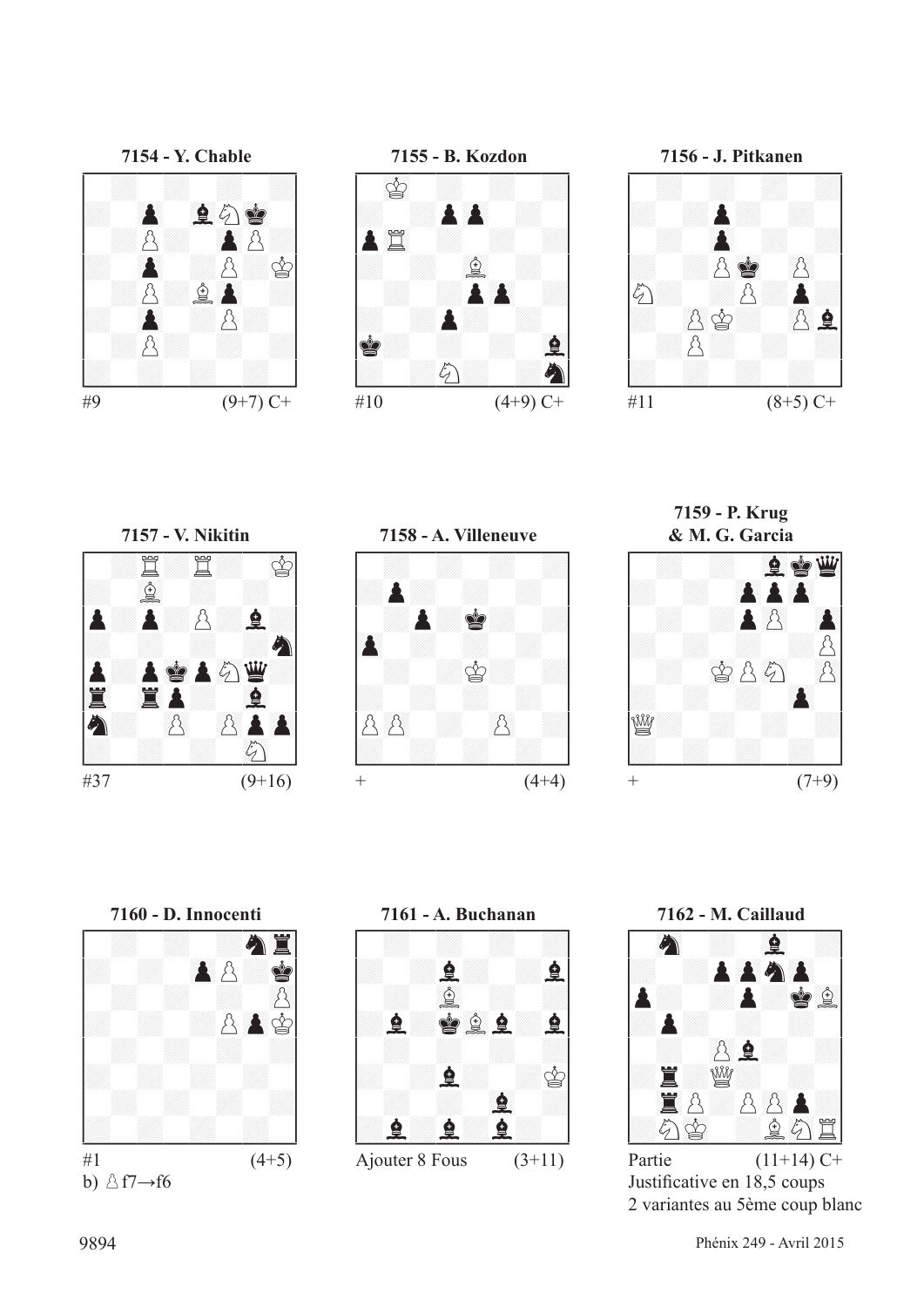**7163 - J. J. Lois**



Partie  $(13+14)$  C+ Justificative en 19,0 coups

**7164 - N. Dupont**



Justificative en 28,0 coups





Justificative en 8,5 coups Take & Make

# **7166 - N. Popa** !--------! /f: : : :/ /: : : : / / 23D : :T:/ /: :c01R : / / :C89c : :/ /: : : : / / :p: : :/ /67f : :r67F / \$\_\_\_\_\_\_\_\_\$

**7167 - Ž. Janevski** !--------! /f: : : :/ /01r : : 67f / / : : : :/ /: 89C : : / / : 23D 01R :/ /45t : : : / /T: :P:p:/ /: :t: : / \$\_\_\_\_\_\_\_\_\$

**7168 - F. Abdurahmanović**



h#2 2.1.1.1.  $(6+5)$  C+



h#2 2.1.1.1.  $(6+5)$  C+





b)  $\hat{\triangle}$ é8 c)  $\hat{\triangle}$ é8→b3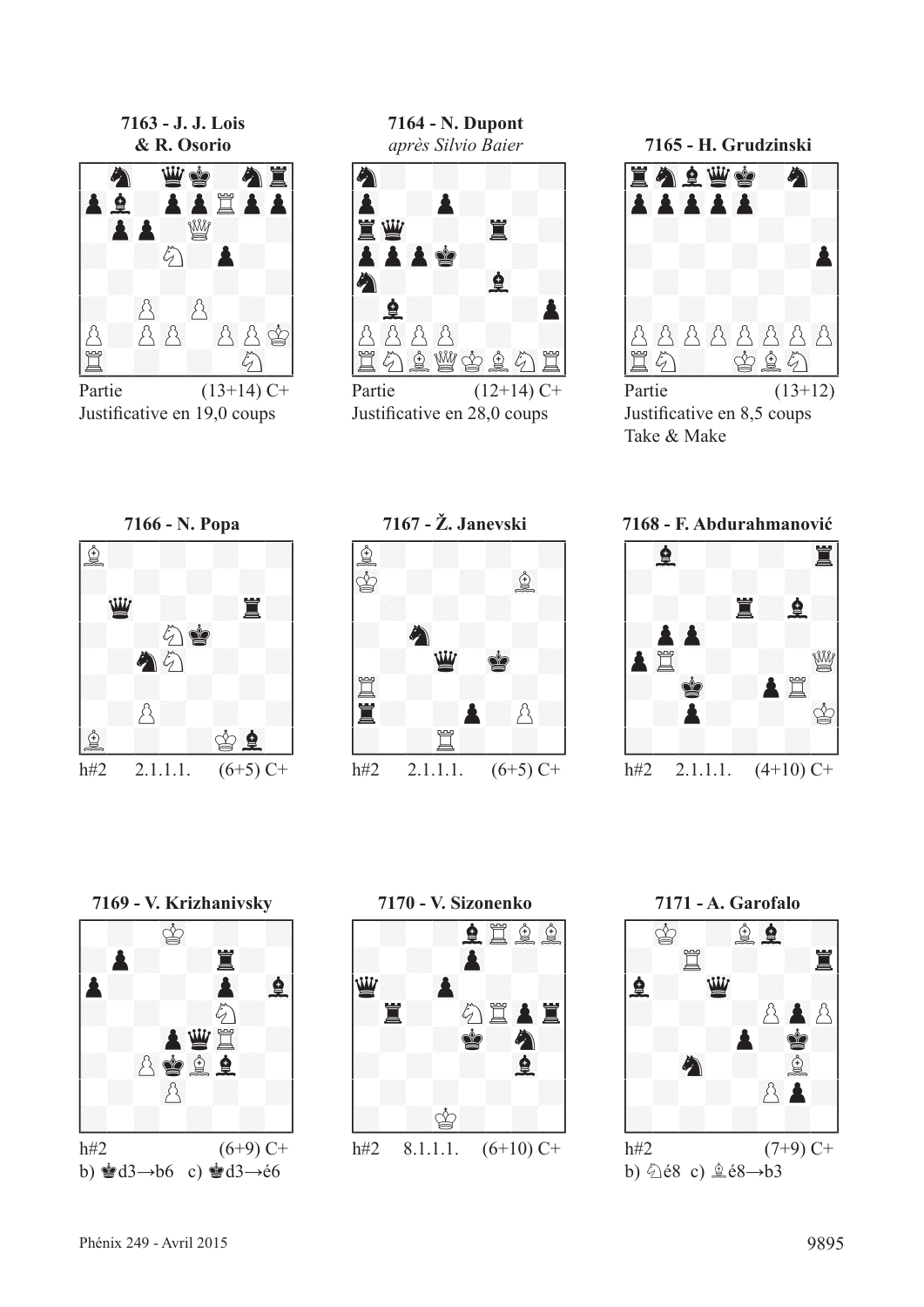

**7173 - A. Ivunin**





**7175 - M. Parrinello<br>
4204**<br>
420<br>
420<u>4</u><br>
420<u>4</u><br>
5209 h#2 2.1.1.1.  $(7+14)$  C+



h#3  $0.2.1.1.1.1.$   $(4+11)$  C+



h#3  $0.2.1.1.1.1.$   $(4+14)$  C+



**7179 - T. Ersek**



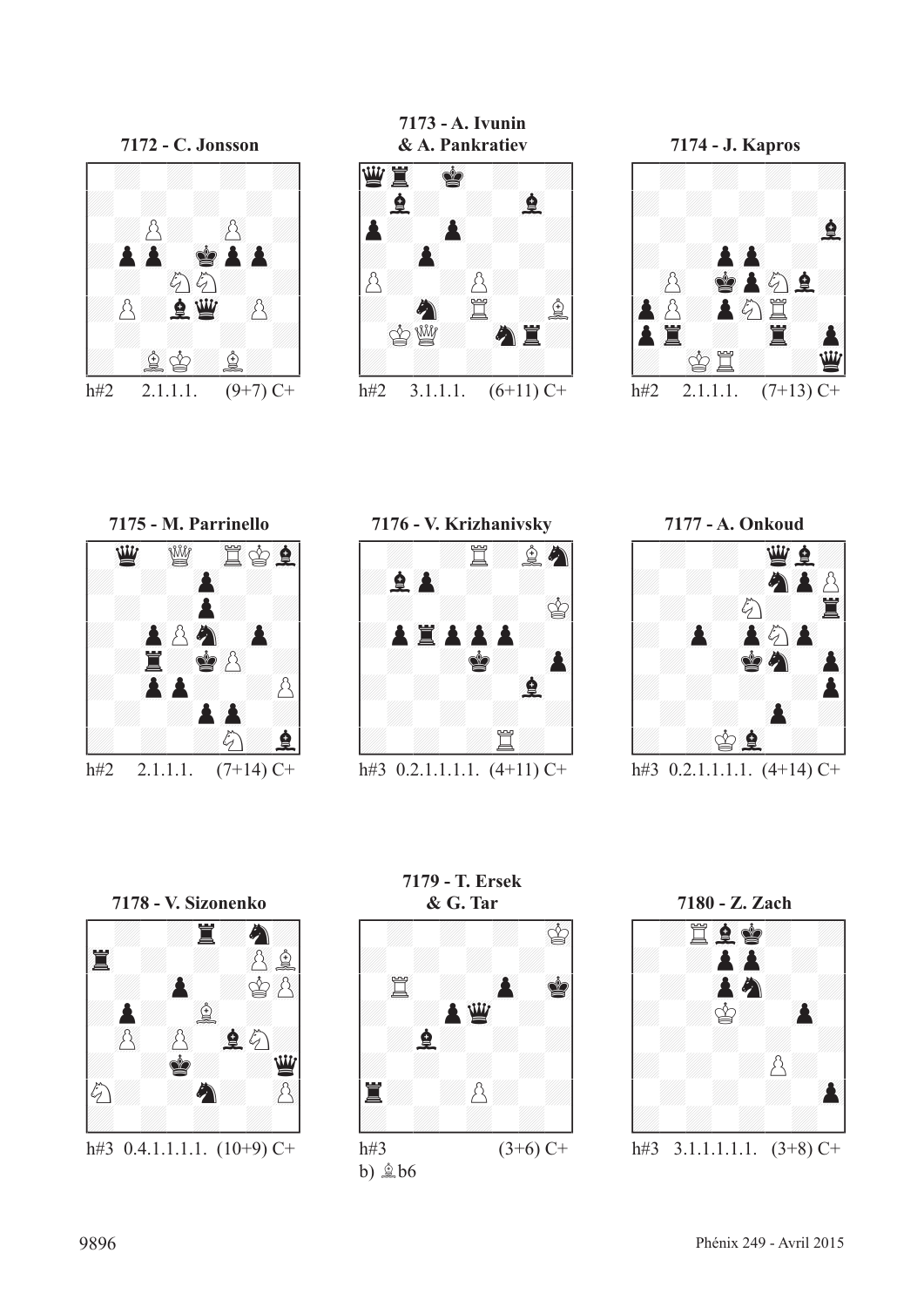



b)  $\triangle$  f5 $\rightarrow$ é2



h#3 2.1.1.1.1.1.  $(5+8)$  C+



**7186 - F. Abdurahmanović**





**7185 - J. Carf** !--------! / : : : :/ /: : : : / / : : : :/ /()P : : : / /r67FP: : :/ /: 01R : : / / 45Tp: : :/ /: : : : / \$\_\_\_\_\_\_\_\_\$ h#5  $0.1.1...$   $(2+5)$  C+



**7188 - N. Geissler** !--------! / : : : :/ /: : : : / / : : : :/ /: ()P : : / / ()P : : :/ /: :r: : / / ()p : : :/ /01R : : : / \$\_\_\_\_\_\_\_\_\$ h#7\* (2+3) C+

**7189 - G. Kozyura**

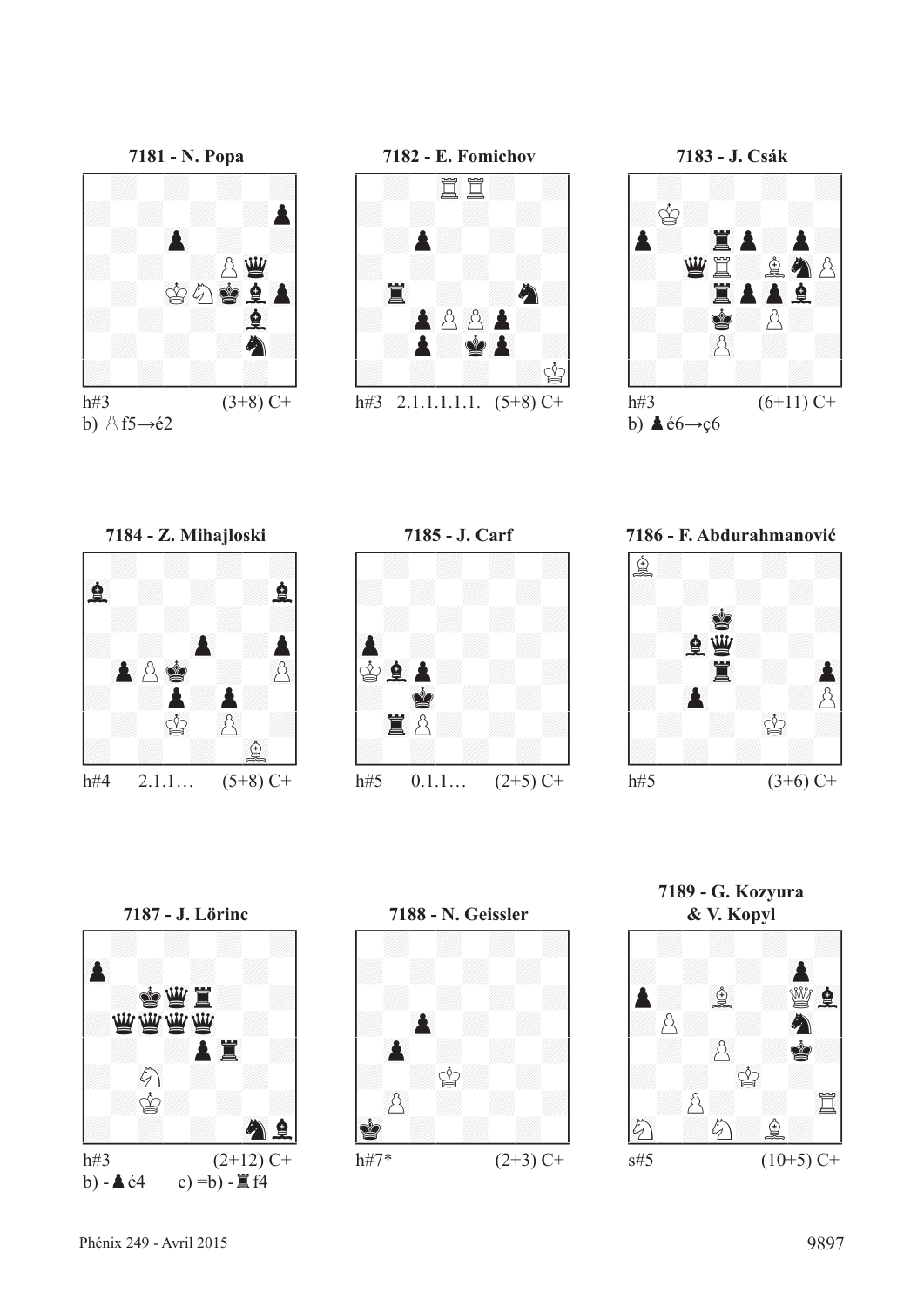**7190 - R. Blagojević**

















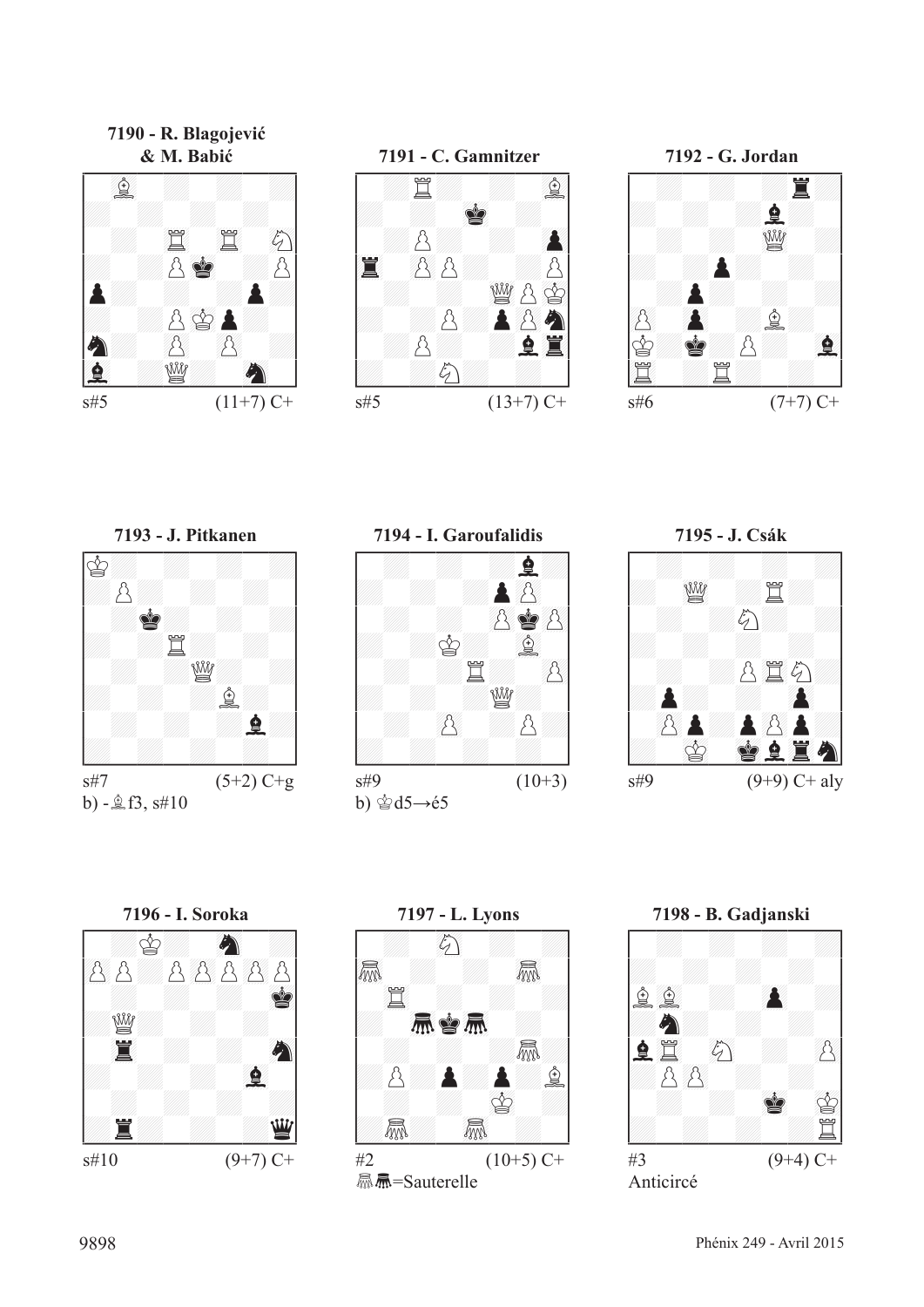



 $\#3$  (9+12) C+  $\blacksquare$ =Alfil  $\blacksquare$ =Bond.(4,4) **M**=Sauterelle ロ=Tour-Saut.







g=Nao uv=Léo y=Pao



**7201 - L. Salai Jr, E. Klemanic, L. Packa & M. Dragoun**



**7204 - T. Linss** !--------! / :R: : :/ /()p ()p :p: / / : 01r : :/ /=?G : : : / / : : : :/ /: : : : / / : : : :/ /: : : : / \$\_\_\_\_\_\_\_\_\$ s#15 (4+2) C+



b) G=Cavalier-Spirale Diagonal



Voir solution !



Super-Circé, Patrouille **暴=Sauterelle 《 =Impératrice** 



b) miroir vertical Phantom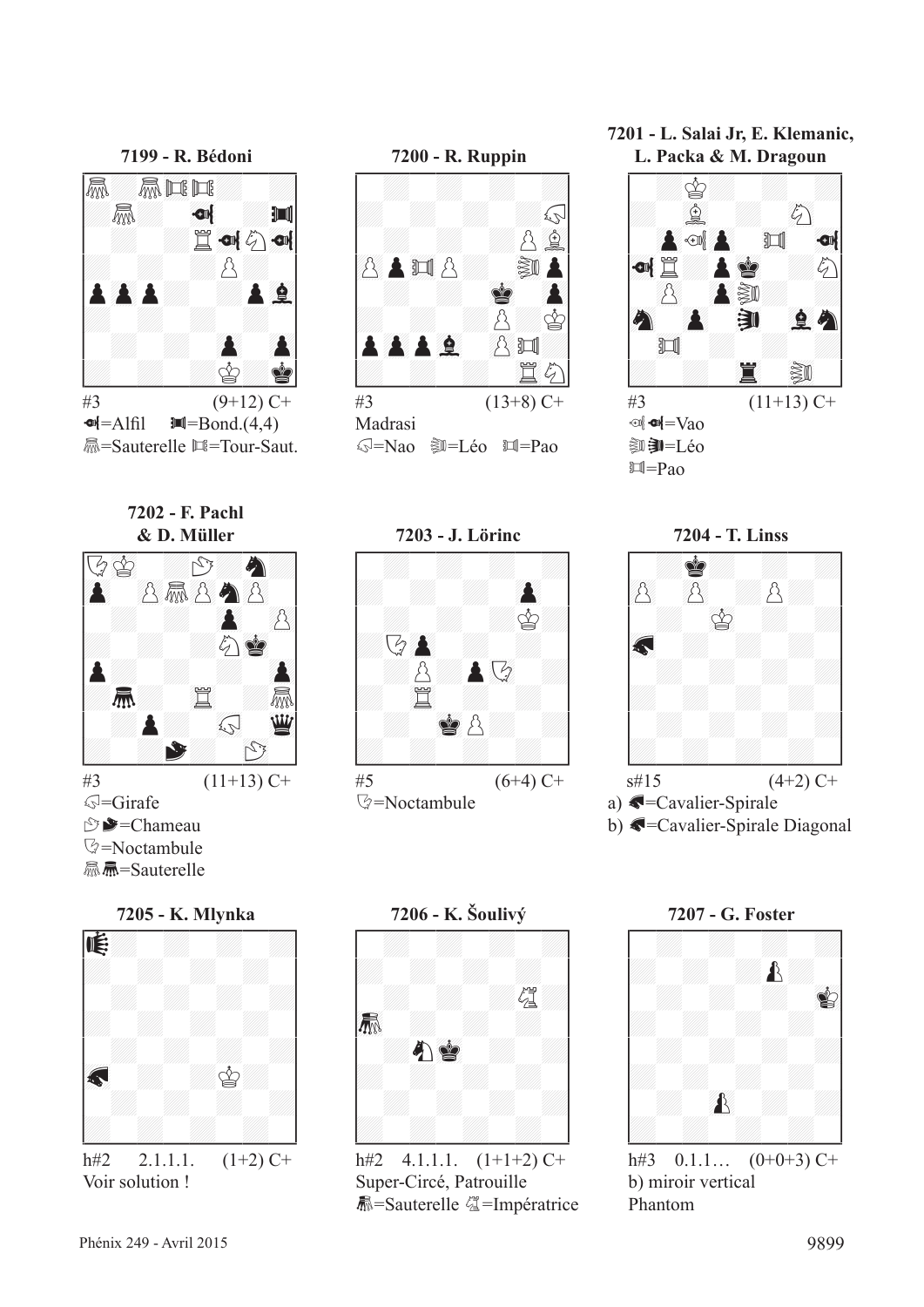



h#3  $0.2.1.1.1.1.$   $(1+1+2)$  C+ Circé parrain =Pièce Royale 回II=Triton



h#3  $0.2.1.1.1.1$ .  $(2+2)$  C+ Sentinelles Einstein



h#4  $(3+2)$  C+  $b)$  h=4 <u></u><del>*m*</u>=Sauterelle</sub></del>

**7211 - C. Pacurar**



b)  $\text{Re}8 \rightarrow d8$ Anti-Rois =Pièce Royale **WE=Sirène** 2020-Lion

**7214 - V. Crişan & É. Huber**



b)  $\ddot{\mathbf{w}}$ a2 $\rightarrow$ d3 í=Imitator, Maximum



hs==5  $(2+2)$  C+p b)  $\text{Id}8 \rightarrow c1$  c)  $\text{Id}5 \rightarrow d4$ Köko =Pièce Royale **No ho=Cardinal コヨニLion** 



**7213 - A. Storisteanu**



Sµ=Sauterelle



Alphabétiques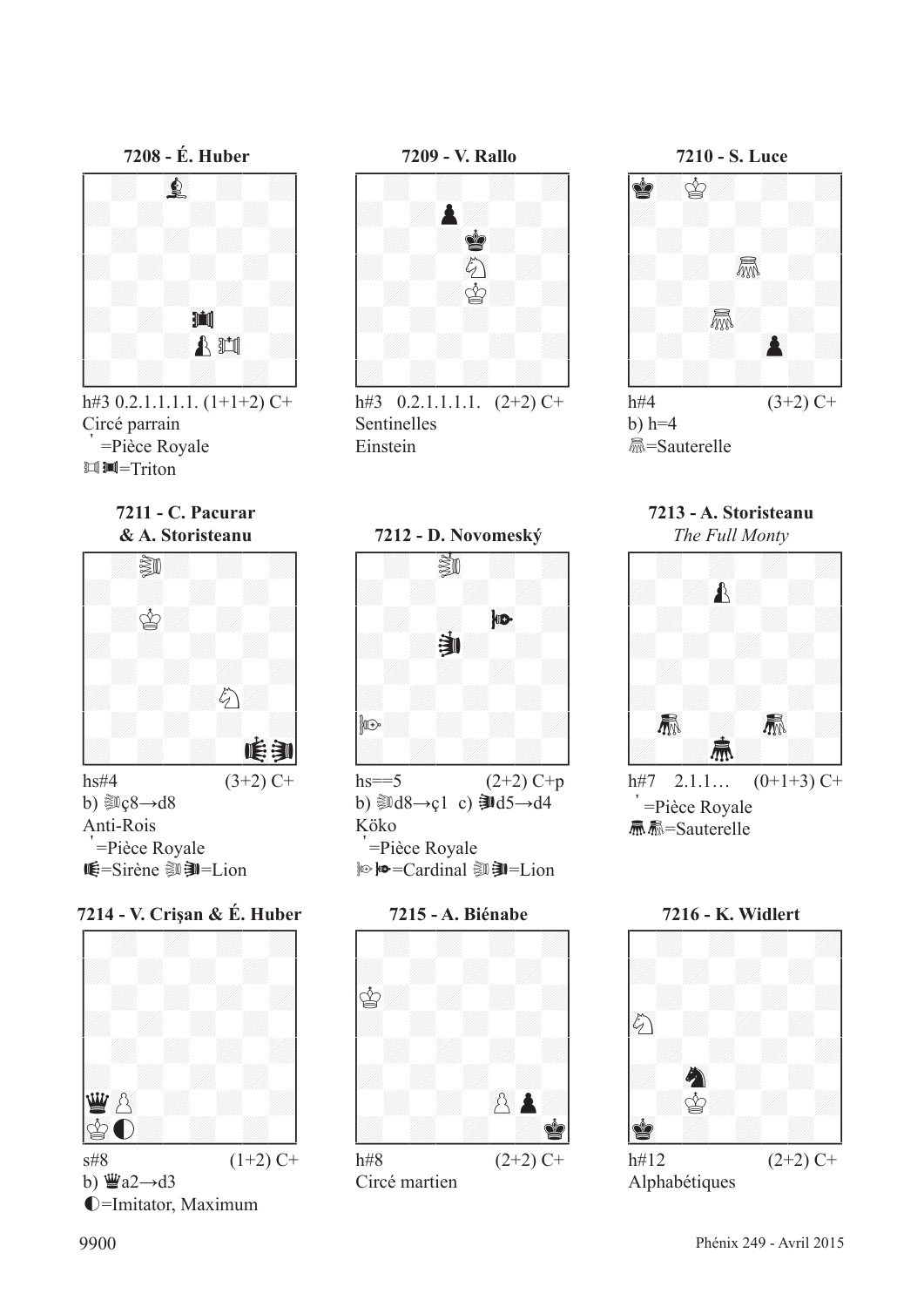

sh#15 2.1...  $(3+1)$  C+p Take & Make Circé équipollent



hs#20 2.1...  $(1+4)$  C+ Maximum S=Sauterelle

**7219 - P. Tritten**



h#2  $(3+6)$  C+ b)  $\dot{\mathcal{E}}$ é5→é7 Circé, Take & Make







Alphabétiques



b)  $\bigcirc$  c<sub>8</sub> Circé Échange



Köko



**赢=Sauterelle** 



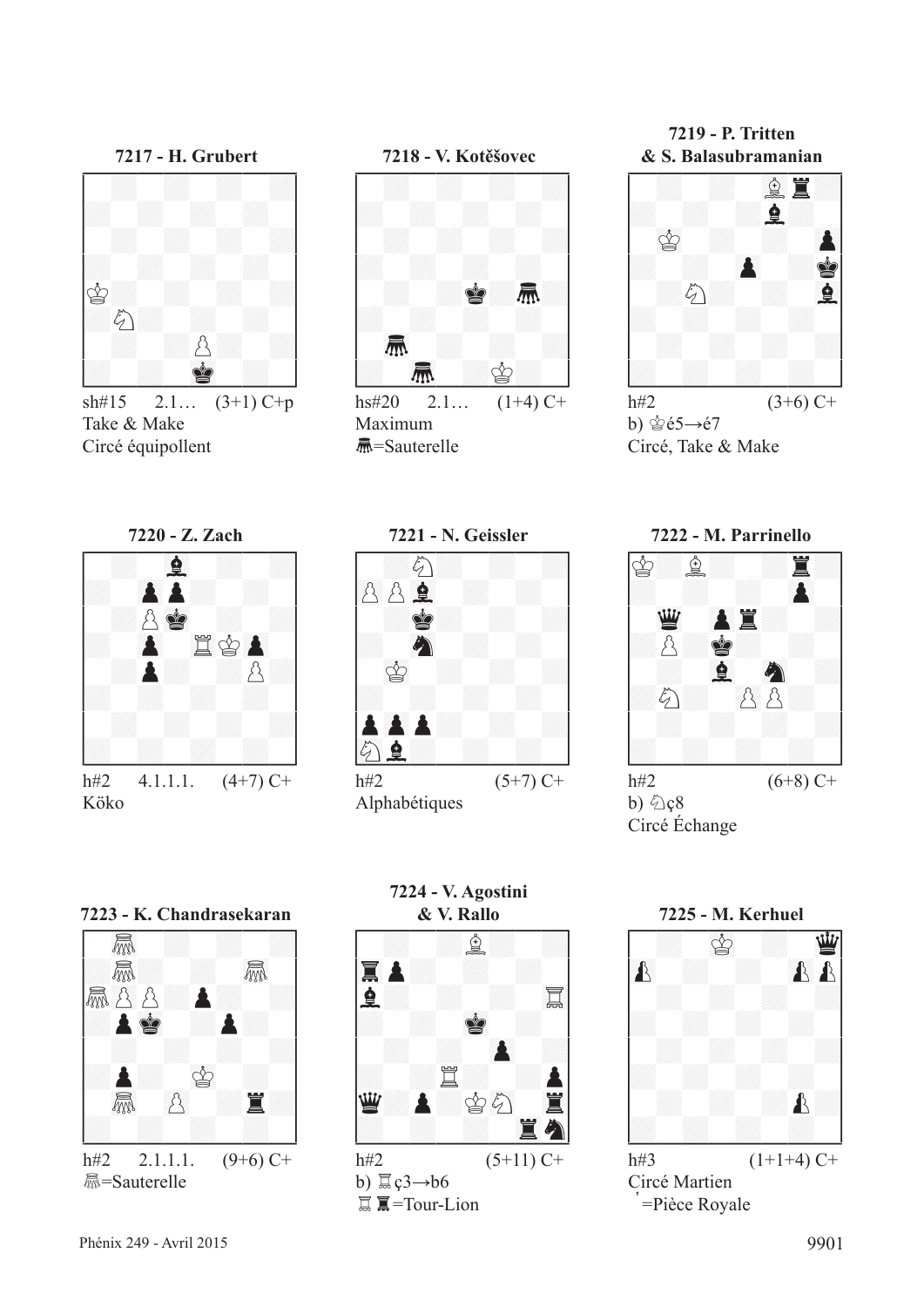



h#3  $3.1.1.1.1.1$ .  $(2+6)$  C+ Fantômes



h#4  $0.3.1...$   $(0+0+6)$  C+  $\rho$ =Imitator



b) translation a1→b1 Circé symétrique Andernach neutre





Anticircé





 $\mathbb{M}$ =Équisauteur Anglais à sautoir changeant de couleur





 $ightharpoonup$ =Équisauteur anglais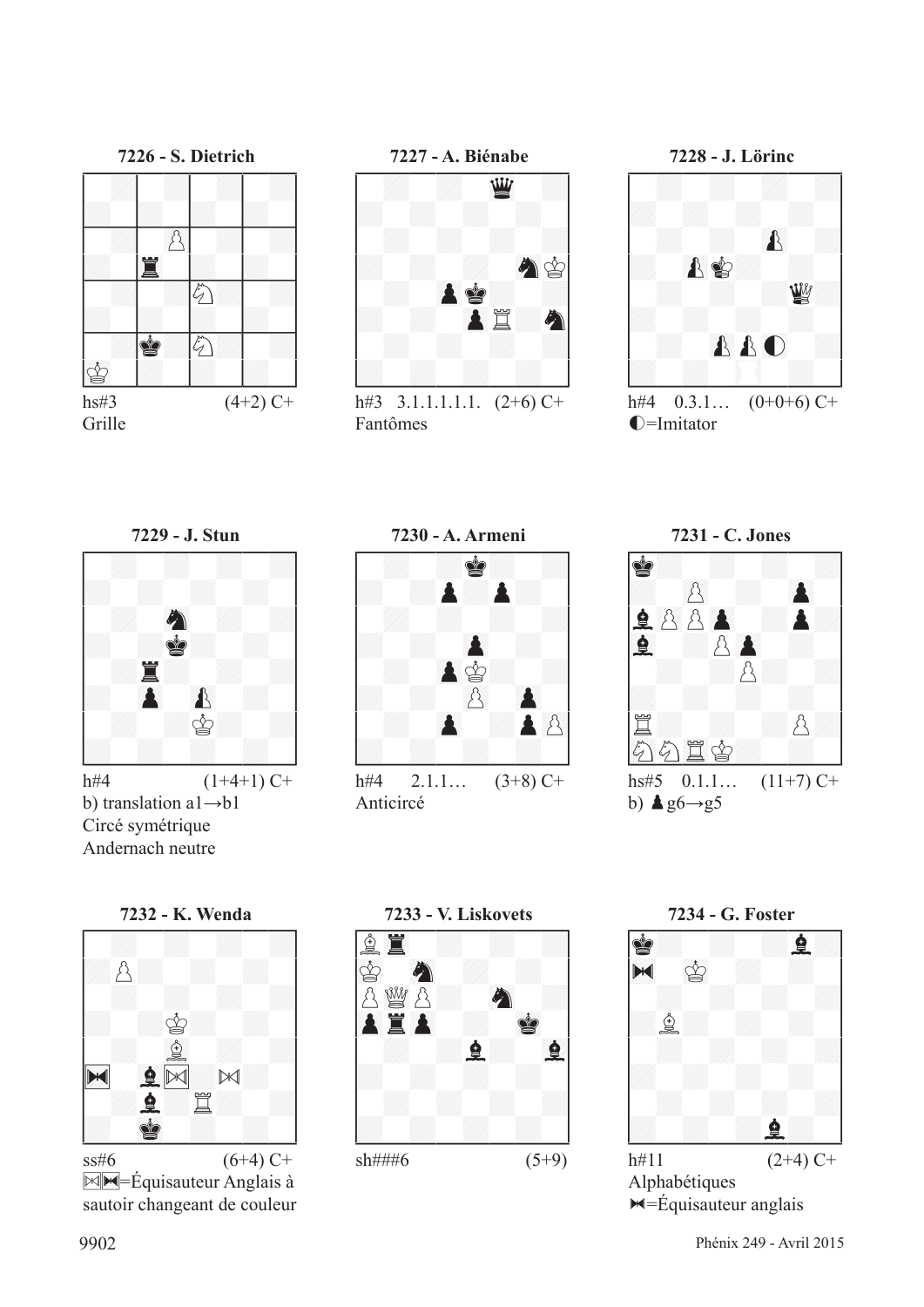

Circé  $\blacktriangleright$ =Anti-Pion Q=Kangourou à 4 sautoirs

# **7236 - L. Kekely**





 $ss=46$  (9+7)

# **SOLUTIONS - PHÉNIX 249**

## **DEUX-COUPS**

#### **7139 Miroslav Svitek**

1. lb5? [2. sky ×d4# **A**] 1... ec4 x 2.  $\angle 63#$  **B** mais 1 f×é5!

1.  $\mathbb{Q}$ d2? [2.  $\Diamond$ e3# **B**] 1... **a** c4 x 2. **a** é6# **C**  $1$  d3 2.  $\mathbb{W} \times d34$ mais 1…f4!

**SAT** 

S=Sauterelle

**1.**t**ç7!** [2.fé6# **C**]  $1...$ ec4 **x** 2. W  $\times$  d4# **A** 

Un thème « cyclone », le cycle ukrainien : en trois phases, trois menaces alternent cycliquement avec trois variantes survenant sur la même défense noire, ici une fuite royale. Ce cycle a été maintes fois déjà réalisé avec ce même mécanisme de clouages sur la fuite royale.

#### **7140 Sergy Ivanovich Tkachenko**

1.  $\&$ d8~? [2.d8= $\&$ #] 1...b5 2. 買c5# mais 1…é5!

 $1.\text{\textcircled{2}.d8}=\text{\textcircled{2}.d8}$  $1...$ é5 2. $\mathbb{W} \times f7$ # mais 1…b5!

 $1.\hat{9} \times 66!$  [2.  $\hat{9}$ ) f4#]  $1...$  $(2.4)$  $(5.2)$  $(4.7)$  $(5.7)$ 1  $\bullet$  ×é6 2  $\mathbb{W}$  × f7#  $1...$ f×é6 2.d8= $\mathbb{W}$ #

Correction blanche avec changement de menace dans une position aérée. On apprécie l'échange défense-réfutation des essais, et le retour des mats des essais dans le Jeu Réel.

#### **7141 Nicolae Popa**

 $1...d \times \mathcal{G}(\mathcal{G} \times d3)$  2.d $\times \mathcal{G}4$  **A** ( $\mathbb{Z} \times d4 \# \mathbf{B}$ )

 $1.\n$  $\& \times d4?$  [2.d $\times c4 \# B$ ]  $1...$  $2 \times 64$   $2$ .  $\frac{64}{3} \times 64$ #  $1...c \times d3$  2.  $2d2t$  $1...$ **2**×ç5! **a**,  $\mathbb{I} \times$ ç5! **b** 

```
1. \mathbb{Z} \times c4? [2. \mathbb{Z} \times d4 \# A]
1 \oplus \times 64 2.d\times 64#
1... \mathbb{I} \timesf4 2. \Diamond \timesf4#
mais 1 \dots \triangle 2 \times c5! a
```

```
1.f8=s ! [2. \mathbb{Z} \times d4 A, \mathbb{W} \times f5, d \times c4 B#]
```

```
1...2 × c5 a 2.d×c4# B
```

```
1...\mathbb{I} \times c5 b 2.\mathbb{I} \times d4# A
```
- $1...$  $\mathbb{Z}$  d6 2.  $\mathbb{W} \times f$ 5#
- 1…T×f8 2.té5#

On obtient le thème Hannelius, mais au prix de plusieurs défauts : les trois clés reprennent la case de fuite et le second essai est doublement réfuté. La séparation des trois menaces du Jeu réel est néanmoins réussie.

#### **7142 Vasil Dyachuk**

| $1.\,$ $\circledast$ f6? [2. $.\,$ $\circledast$ é5#]<br>1 $64a2 \, \n\&\, 95\#$<br>1 $\mathbf{\underline{0}}$ g4 b 2. $\mathbf{\underline{0}} \times 63#$<br>1 $622$ . $\frac{100}{2}$ c $4#$ | 1. $b$ <b>c</b> 4! [2. $\stackrel{6}{\le}$ e5#]<br>1 $\stackrel{6}{\le}$ e4 a 2. $\stackrel{6}{\le}$ $\times$ e3#<br>$1$ <b>4</b> g4 <b>b</b> 2. $\&$ b5# |
|------------------------------------------------------------------------------------------------------------------------------------------------------------------------------------------------|-----------------------------------------------------------------------------------------------------------------------------------------------------------|
| mais $1f\times g2!$                                                                                                                                                                            | $1$ $\frac{w}{2}$ × c4 2. $\frac{w}{2}$ × c4#                                                                                                             |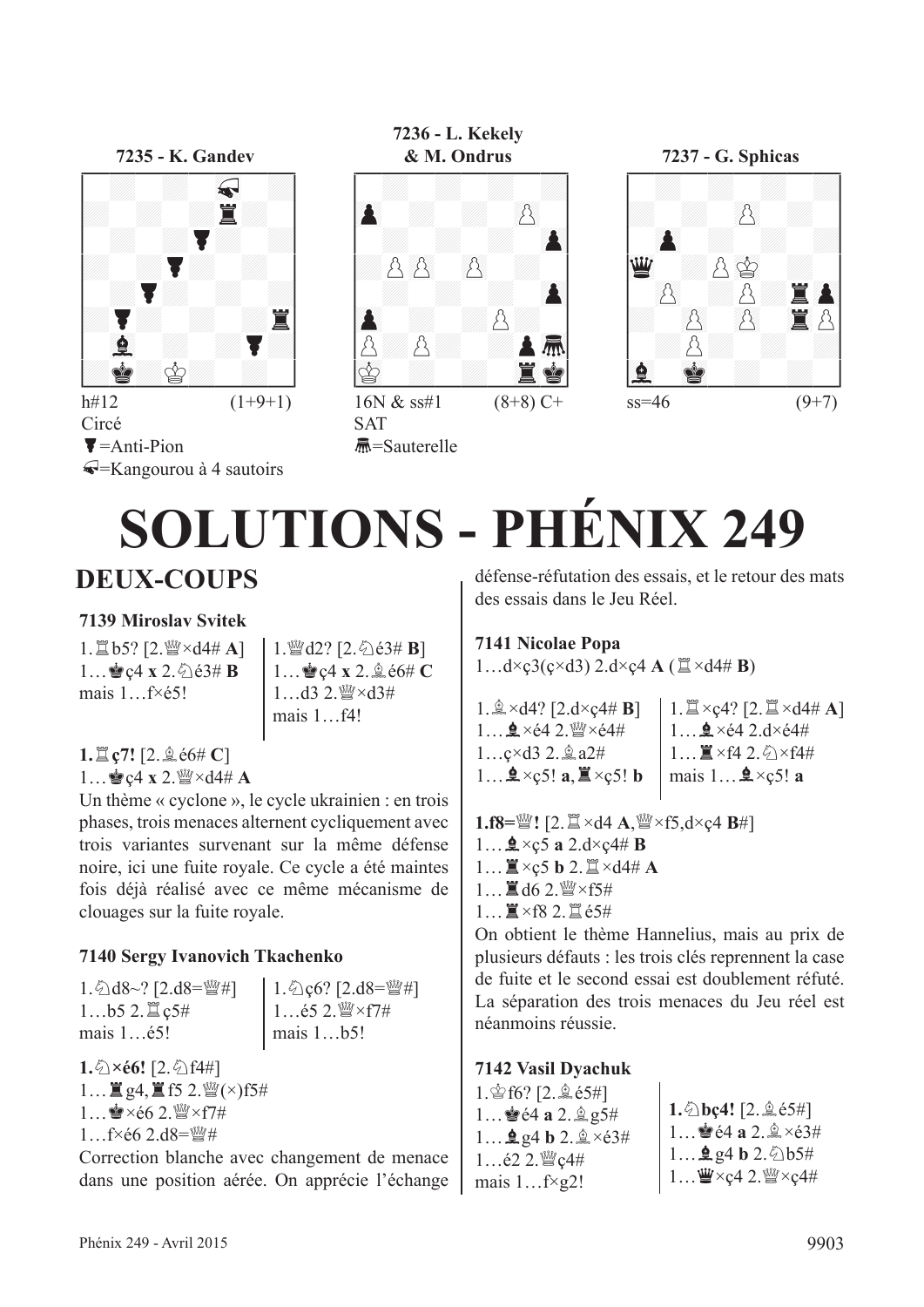Dans chaque phase, la défense 1… lette est une défense Schiffmann royale (le déplacement du Roi noir cloue le **2**66 qui serait décloué par la menace), tandis que l'autre défense thématique 1... **Q** g4 est une défense Lewmann (la menace)

offrirait la case de fuite é4 au Roi noir).

Cette association semble originale. Elle montre deux mats changés et un mat transféré, et la clé est ampliative.

#### **7143 Aleksandar Popovski**

 $1...$  $\bullet$ ×d4 2. $\mathbb{Z}$ ×ç4#  $1...$  b1 2.é×f3#  $1...$   $2.6c5#$ 1... 个é6 2. 暨é5#

1. sex 27? [2. 公c5#]  $1...$  $\mathbb{E}$  é5 2. $\mathbb{W} \times 65#$ mais  $1 \dots \mathbb{Z}$  é6!

**1.**①f5! [2. $\Xi \times 63\#$ ] 1... h1 2. Id4# 1  $\equiv$   $662 \frac{W}{2} \times a8#$  $1...$   $662.$  @  $65#$  $1...$   $\times$  f5 2.  $\circ$  e5#

Un mat changé, mais une clé désampliative, un essai peu acceptable et une position chargée.

#### **7144 Paz Einat**

 $1.$   $\mathbb{W} \times$  f5? [2.  $\mathbb{Z}$  d5# **A**]  $1...$  $\mathbb{Z}$  é7 x 2. $\mathbb{W} \times$ g4# **B**  $1 \n\equiv 64.2 \n\equiv \times 644$ 1… 曹×ç6, 曹é7, ●b6 2. ②×b3# 1… $\triangleq$ é6( $\triangleq \times$ f5+) 2. $\triangleq \times$ é6( $\triangleq \times$ f5)# mais  $1 \dots \mathbb{E} f4+1$ 

 $1. \mathbb{Z} \times$ **f5!**  $[2. \mathbb{W} \times 94 \# B]$ 1... ■ $e7 \times 2.$  ■ d5# A 1... $\mathbb{E}$ é4, $\mathbb{E} \times$ g5 2. $\mathbb{E}$ ( $\times$ )é4#  $1...$   $\mathbb{E}$  h4( $\mathbb{E}$  f4+) 2.  $\mathbb{W} \times$ h4( $\mathbb{W} \times$ f4)#  $1 \dots \mathbb{Z} \times f5 + 2 \cdot \hat{\diamond} \times f5 \#$  $1...$  $\mathbf{W} \times \mathbf{c}$ 6,  $\mathbf{W}$ é7 2. $\Diamond$   $\times$ b3#  $1...$  c6  $2.6 \times 66#$  $1...$   $632$   $\frac{W}{2} \times 63#$  $1...$   $x c 5 2.2 \times c 5#$ 

Thème Le Grand obtenu par clouage, puis déclouage des pièces-clés, ce qui est original. L'essai est réfuté par un échec au Roi blanc : c'est en principe un défaut, même si on peut considérer que cette réfutation est thématique en raison du mécanisme retenu. Un jeu riche et un mat changé supplémentaire.

#### **7145 Roméo Bédoni**

 $1.g \times f7$ ? [2.  $\&$  é6#] mais 1...b×a5!  $1. \mathbb{Z} \times b5$ ? blocus  $1$   $\mathbb{Z}$  a4~ 2  $\mathbb{Z}$  ×b4# mais 1…g×h6!

**1.***<u><sup>₩</sup>d6!</u>* blocus  $1...g\times h6(f\times g6,\triangleq e7\sim)$  2. $\mathcal{Q}\times f6(\triangleleft e6,\triangleleft(\times)e6)\#$  $1...$   $\mathbb{Z}$  a6~( $\mathbb{Z}$  a4~) 2.  $\mathbb{W} \times 66$ ( $\mathbb{W} \times 64$ )#  $1...b \times a5($  皇 é5) 2. 營 ç5( 營 $\times$ é5)#  $1...b3(53)$   $2.c3(63)\#$  $1...$ g4 2. $\frac{30}{2} \times 14$ #  $1...$  h1~  $2.\hat{•}(\times)$ f2# Blocus comportant 11 défenses différentes, toutes par abandon de garde. Est-ce le record ? Il semblerait que non, puisque notre ami Maryan

Kerhuel signale à ce propos que le livre bien connu de Jeremy Morse **Chess Problems : Tasks and Records** présente un record avec 14 abandons de garde, voir le I :





**1.**de**é6!** blocus  $1...h32.6\times 23#$ 

 $1...$   $\mathbb{I} \times 63$ ,  $\mathbb{I}$  h3,  $\mathbb{I}$  g4 2.  $\mathbb{I}$  ( $\times$ )g4#

- $1...$  If  $3$ , If  $g1$ , If  $g2$  2.  $\&(x)$ f3#
- $1...$ g4(g×h5) 2.  $\mathbb{I}$  f4( $\mathbb{W}$ f5)#
- $1...$   $g$ ~( $g$ g~,  $g$ f~) 2. $\frac{6}{2} \times g$ 6( $\frac{6}{2} \times f$ 6, $\frac{10}{2} \times 65$ )#
- $1...c2(c4)$  2.  $\triangle$ d2( $\triangleq$ d4)#
- $1...$   $2 \infty$  (  $\⊂>0$  ) 2.  $\⊂>0$  d5(  $\⊂>0$  c4)#
- $1...b5(b\times a6)$  2.  $\triangle\times c5(\frac{w}{a}\times c6)\#$

J. Fulpius s'était spécialisé dans la construction de tasks, en particulier dans le domaine du deux coups. On se rappelle sa chronique publiée dans *diagrammes* dans les années 70-80 : le Supertask.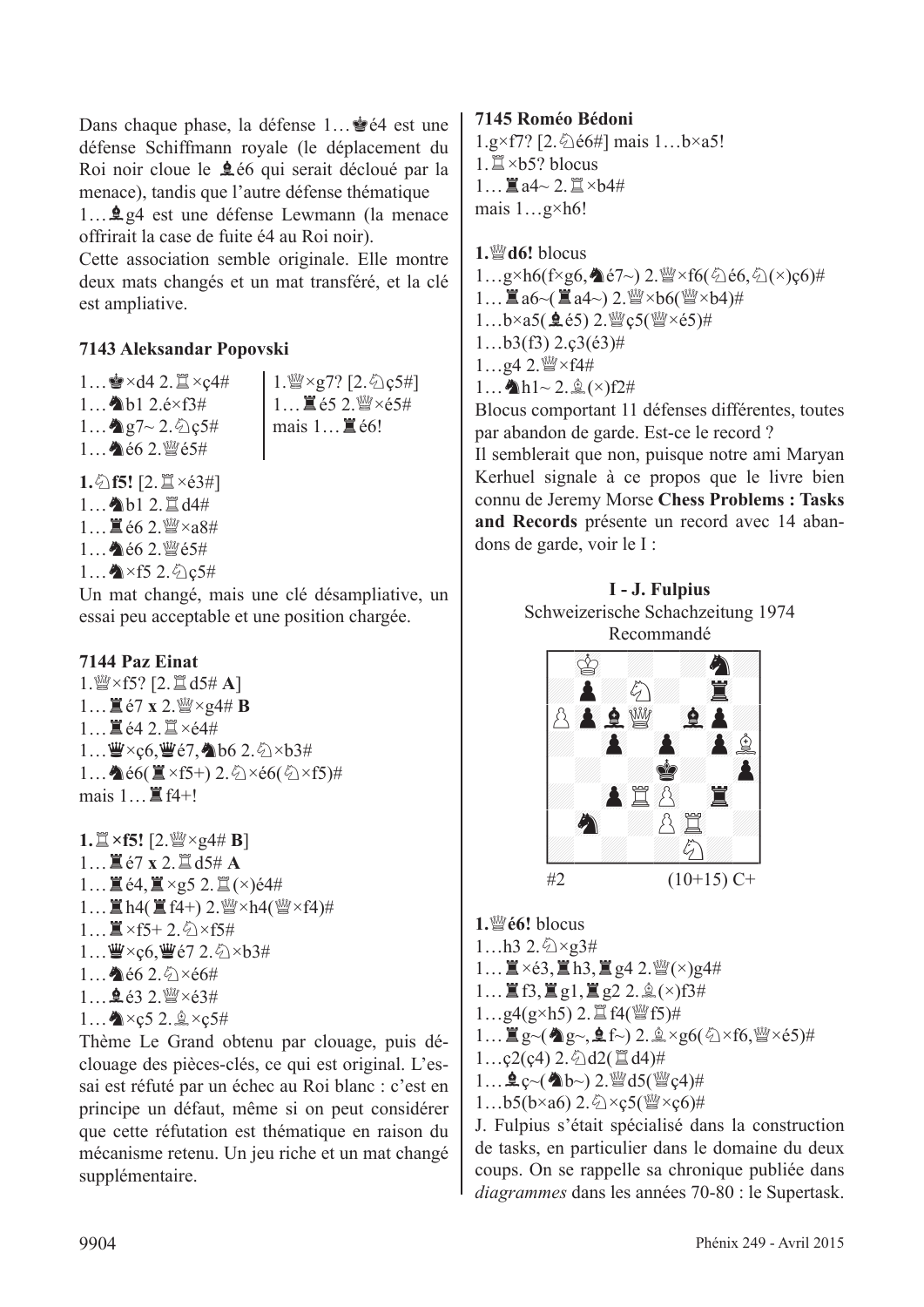#### **TROIS-COUPS**

#### **7146 Leonid Makaronez**

**1.f4!**  $[2 \frac{W}{4} \times d3 + 16 \times d3 \frac{3.6 \times 65 \#1}{4}$ 1...  $\mathbb{Z}$  g3 2.  $\circledcirc$  f6 [3.f×é5#] é×f4 3. $\circledast$ ×f4#  $1...$  $\mathbb{Z} \times 64$  2.  $\mathbb{W}$ d4+!  $c \times d4$  3.  $\mathbb{Q}$  b4#  $2.6 \times d4$  3.  $\×$ f4#  $1...$ é×f4 2. $\mathbb{W}$ ×f4+!  $\mathbb{I}$ ×f4 3. $\&$ ×f4# Sacrifice de la Dame blanche sur trois cases différentes.

#### **7147 Zoltán Labai**

1. |**41!** [2.  $\&$  f3+  $\&$  b×f3,  $\&$  h×f3 3.é×f3#]  $1...$  $2 \times d$ 4 2. $^{w}d$ 3+  $\approx$   $\times$ é5 3. $\Xi$ é6#  $2...$  $\mathbb{Z}$  b×d3,  $\mathbb{Z}$  h×d3 3.é×d3#  $1...$  $\mathbb{Z}$  bd3,  $\mathbb{Z}$  hd3 2.é $\times$ d3+  $\mathbb{Z} \times$ d4 3. $\mathbb{Z}$  é4#  $1...g\times f6$  2.é3 [3. $\Diamond \times f6\#$ ]  $\triangle \times$ é3 3. $\Diamond f2\#$  $2...$  $\mathbb{Z}$  b×é3, $\mathbb{Z}$  h×é3 3. $\Diamond$ g3#

Sacrifice de six pièces blanches et mat par cinq pièces differentes.

#### **7148 Zoran Gavrilovski**

 $1.$ **Wh1!**  $[2.$ **W**<sub>c</sub> $1 \sim 3.$ **W**<sub>e</sub> $63#$ ] 1...  $\mathbf{2} \times 5$  2. @ é1+  $\mathbf{2}$  é2 3. @ d3#  $1...$  $\cancel{1} \times b$ 5 2.  $\cancel{w}$ h7+ $\cancel{1}$ f5 3.  $\cancel{1}$ é5# 1... **g** f1 2. *s* × f1 [3. s é1, s g d3#] ■ a1 3. s g d3# Annihilation, Bristol bicolore et mats par clouage.

#### **7149 Arieh Grinblat**

**1.** $\mathbb{Z}$ **d8!**  $[2. d4 + \mathbb{Z} \times d4$  3.  $\Diamond d7 \# \mathbb{A}$  Somov B2  $2...$  $\mathbf{W} \times d4$  3.  $\mathbf{X} \in \mathbf{8} \# \mathbf{B}$  $1...$  $X \times$ f6 2.  $\odot$ d7+ **A**  $\bullet$ d4 3.  $\circledA \times$ f6# 1...b×ç5 2.  $\Xi$ é8+ **B** @d4 3.  $\Xi$ é4#  $2...$ ed6 3. $\varepsilon$ é6#

#### **MULTICOUPS**

#### **7150 Arieh Grinblat**

**1.** $\hat{\mathbb{Q}}$  **c3!**  $[2.a4 \sim 3.\hat{\odot}$  é4+  $\hat{\mathbb{Q}} \times 64.4.\hat{\odot}$  é6#]  $1...$   $2c2$  2.  $2bd+$   $d4$  3.  $\hat{2}f7+$   $d63$  4.  $2c5\#$ 1...f5 2. $\&$ e6+  $\&$ d5 3. $\&$ e4+  $\&$ ×é6 4. $\&$ c5# Batteries blanches et mats sur la même case.

#### **7151 Olivier Schmitt**

Essais : 1.  $\&c5+$ ?  $\&x35$  2.  $\&x4+ \&b4!$ 1.b4? [2. ①c5#] ▲×b4? 2. ①c5+ mais 1… ■×b4! couvrant c4 : si 1.  $\mathbb{Q}$ d1? [2. $\Diamond$ c5+  $\mathbb{Q} \times$ a5 3. $\Diamond$   $\times$ c4+ ou 2. $\triangleq$  d3  $\triangleq \times$ b3 3. $\cong \times$ b3)  $\triangleq \times$ d1 2.b4  $\triangleq$  d5!

**1.** $\hat{\mathbb{Q}}$ **d3!** [2. $\hat{\mathbb{Q}} \times c4$ ]  $c \times d3$  2. $\hat{\mathbb{Q}}$ d1! [3. $\hat{\mathbb{Q}} \times d3$ # et  $3.\overline{Q}$ c5+  $\dot{Q} \times a5$  4. $\overline{Q}$ c4+  $\dot{Q}$ b4 5. $\overline{Q}$ a6, $\overline{Q} \times d3\ddot{t}$ )  $2...$  $\mathbb{Z} \times d1$  3.b4!  $\mathbb{A} \times b4$  4.  $\odot$  c5+  $\mathbb{Q} \times a5$  5.  $\odot$  c4# mat modèle. Trois avant-plans comportant trois sacrifices successifs pour fermer préventivement la ligne d $1/d5$  puis dévier la  $\Xi$ b1 et finalement forcer un pré-blocage en b4. On notera que la motivation de la clé (fermer la colonne d) est unique (pure de but) et non jouée pour faciliter le deuxième coup blanc car la menace  $3.\textcircled{2}c5+$  suffit à forcer le coup  $2... \mathbb{Z} \times d1$  (l'autre parade possible à cette menace étant 2…ç2 où il pourrait suivre  $\left[\text{independent de } 3. \mathcal{W} \times d3\# \right] 3. \mathcal{W} d2 \blacktriangleleft c3$  $4.$ uessa $\approx$ ç3 et mat) et donc en jouant en d1, la Dame blanche n'a pas besoin de la menace  $3.$  W  $\times$  d $3\#$ . Pour démontrer simplement la motivation pure de la clé, il suffit après le premier coup blanc et noir de mettre un Pion noir en d2 (cf. diagramme cidessous ; le seul rôle de ce Pion étant de fermer la



ligne d1/d3) et de rechercher un mat en 4 coups :

On constate bien que 1. del! fonctionne CQFD (Auteur).

#### **7152 Olivier Schmitt**

 $Cl\acute{e}$  :  $1.\Xi$   $c8$ !  $[2.\Xi$   $d8\#$ ]  $\bullet \times d3$  2. $\Xi$   $c3+$   $\bullet$   $d4$ 3. $\mathbb{Z}$  c2! [4. $\mathbb{Z}$  d2#]  $\mathbb{Z}$  f4. La Tour blanche va exploiter trois effets nuisibles de  $3 \dots 4$  f4 : pré-interception de la colonne f, interdisant un échec de la  $\Xi$ h7, interception du  $\triangle$ h2 et blocage de la case f4, empêchant le Fou noir de contrôler la case d2 : 4.  $\mathbb{Z}$  c5! [5.  $\& \times 65+ \& d3 \cdot 6$ .  $\mathbb{Z}$  c3,  $\& b1\#$ ]  $\mathbb{Z} \times g7$  $5.12 \times b5$  [6.12b4+]  $\bullet d3$  6.12b2 [7.12d2#]  $\bullet d4$  $7.14 + 138.9 h1#$ 

Domination Tour blanche/Roi noir (Auteur).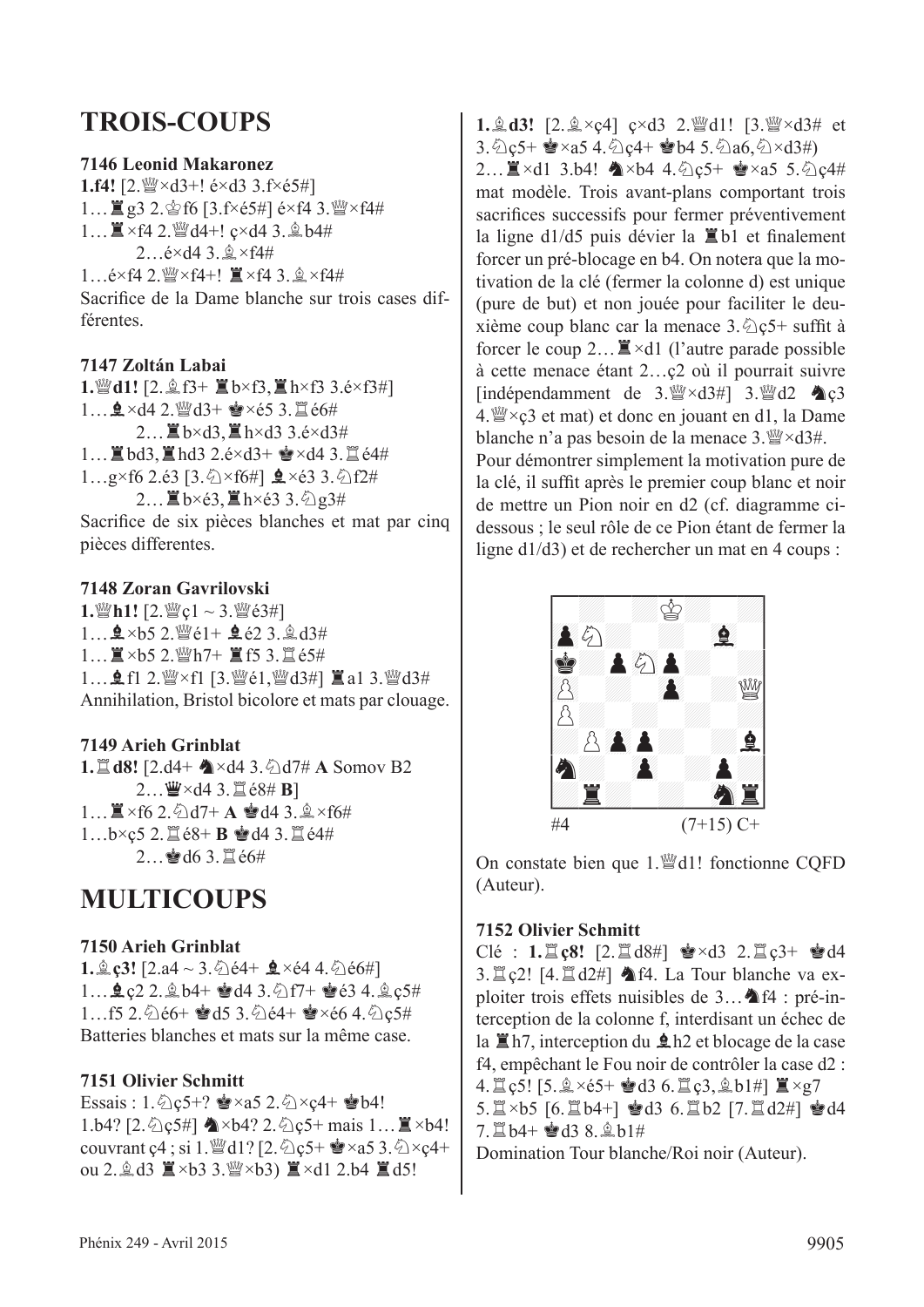**7153 Baldur Kozdon** 1.ç8= $\mathbb{W}$ ?  $\mathbb{W}$ é2+, $\mathbb{W}$ g3+, $\mathbb{W} \times$ g2+ 2. $\mathbb{Q} \times \mathbb{W}$  pat

#### $1.\text{c}8 = 2! [2 \text{ s} \times 24 \sim 3 \text{ m} \text{ g}7\text{ t}] \text{ Wg}6 2 \text{ s}5$

 $[3.$  @g7 $\ddagger]$   $\ddot{w} \times f5+ 3.$  @ $\times$ f5+  $\dot{w} \times h8$  4. @ $d7$   $\dot{w}$  g8 5.g4  $\bullet$  f8,  $\bullet$  h8 6.g5  $\bullet$  g8 7.g6  $\bullet$  f8( $\bullet$  h8) 8.  $\frac{W}{2}f7(\frac{W}{2}h7)$ #

Saluons la venue de ce célèbre spécialiste des multicoups, avec ce joli duel de Dames, caractéristique de son style.

#### **7154 Yves Chable**

Beaucoup de variantes (pas toujours dualistiques) qui présentent la chasse du Roi noir par les pièces blanches.

**1.g** d5! **g** f8 2. \d8 **g** e7 3. \de6+  $\dot{\mathbf{e}}$  g8 4. \def6  $\pm$  f8+ 5.  $\×$  f8+  $\bullet \times$  f8 6.g7+  $\bullet$  é8 7.g8= $\frac{100}{4}$ +  $\bullet$  é7 8.  $\frac{m}{2}f$  +  $\frac{m}{2}d8$ ( $\frac{m}{2}d6$ ) 9.  $\frac{m}{2}d7$ ( $\frac{m}{2}e6$ )#

L'auteur présente un nombre important de variantes mais elles sont pour la plupart dualistiques et parfois il est possible de mater plus rapidement.

#### **7155 Baldur Kozdon**

 $1.\overline{\Diamond}$  c<sub>3</sub>+?  $\dot{a}$ a3!  $2.\dot{a}$  d6+ é×d6! 3.?

**1.**  $\hat{\mathbb{Z}}$  **a1!!** superbe clé critique  $[2, \hat{\mathbb{Z}} \setminus \mathbb{C}3 + \hat{\mathbb{Z}} \setminus \mathbb{C}3]$ 3.  $\&b2\#$ , si 2… $\&b2\#$  \al 3.  $\&b1\#$ ]  $1...f3+2.\Phi b7! (2.\Phi a7? \triangle g1!)$ ,  $2... \triangle g653.\Phi \times 65$  $[4, \hat{\mathbb{Z}} \text{a}1]$   $\triangleq$  f2! empêche la menace de se réaliser  $(4. \triangle a1 \triangle A \times d1!)$  4.  $\odot$  c<sub>3</sub>+  $\triangle a3$  5.  $\odot$  b1+  $\triangle a4$  (5...  $\bullet$  a2 6.  $\uparrow$  b2+  $\bullet$  a1 7.  $\circ$  d2! a5 8.  $\circ$  b3#), 6.  $\circ$  c3!  $[7.2 \times 26 \, d2 \, 8.1]$  b4#], 6…a5 (6…ad1 7. 1) b4+  $\bullet$  a5 8.  $\mathbb{Z}$  c4+  $\bullet$  × c3 9.  $\Diamond$  × c3 d2 10.  $\mathbb{Z}$  a4#)  $7.2 d2 [8.62c3 + 123 9.2c14], 7...$ adl $8.266$  $e39.$   $\× a5$  nb2 10.  $\mathbb{Z}$  b4# (si 8…ne e3 9.  $\odot$  c3+  $\bullet$  a3 10.  $\&$  c1#) 3...d2!  $4.\overline{Q}$  $c3+$   $\bullet$  a3 5. $\overline{Q}$ b1+  $\bullet$  a4 6. $\stackrel{\triangle}{E}$  $c3$  $[7. \& \times a6]$  d1= $\bullet$  7. the  $b4+ \& a5 \& 8$ . the  $c4+ \& \times c3$  $9.6 \times c3$  12 10. a4#

Duel entre les pièces blanches et le Roi noir.

#### **7156 Jorma Pitkanen**

**1.** $\Phi$ **b6!** [2. $\Phi$ ×d7. $\Phi$ c4#] **Q**f1+ 2. $\Phi$ é3 **Q**b5!  $3.c4 \trianglelefteq c6$  (le Fou est imprenable car le Roi noir s'échappe en é6), 4.ç3  $\text{\textsterling} b5$  5. $\text{\textsterling} c8$   $\text{\textsterling} \times c4$ ,  $\text{\textsterling} c6$ 6.  $\triangle$ é7  $\triangle$  ×d5 7.  $\triangle$  ×d5  $\triangle$ é6 8.g6! juste à temps ! 8... @ 65 9.g7 @ 66 10.g8= $\frac{W}{4}$ + @ 65 11. $\frac{W}{2}$ 68#

#### **7157 Vladimir V. Nikitin**

**1.**  $\angle$ **éd8+! 曾ç5 2.**  $\angle$ **d6+ 曾d4 3.**  $\angle$ **b8+! 曾ç5**  $4.\hat{2}a7+$   $\bullet b4$  5. $\hat{2}b8+$   $\bullet a5$  6. $\hat{2}b6+$   $\bullet b4$ 7.  $\hat{g}$  c7+  $\hat{g}$  c5 8.  $\hat{g}$  é5 [9.  $\hat{g}$  d4#]  $\hat{g} \times f2$  9.  $\hat{g}$  d6+  $\bullet$  d4 10.  $\&c7+$   $\bullet$  c5 11.  $\&b6+$   $\bullet$  b4 12.  $\&\times$  f2+  $\pm a5$  13. $\pm b6$ +  $\pm b4$  14. $\pm c7$ +  $\pm c5$  15. $\pm c5$  $h \times g1 = \frac{m}{2} 16.$  $\frac{6}{3} d6 + \frac{6}{3} d4 17.$  $\frac{6}{3} c7 + \frac{6}{3} c5 18.$  $\frac{6}{3} b6 +$ **C**b4 19. $\hat{p} \times g1 +$  **C**as 20. $\hat{p}$  b6+ C<sup>b</sup>4 21. $\hat{p}$  c<sup>7+</sup>  $\bullet$  c5 22.  $\&$  e5 g1= $\&$  23.  $\&$  d6+  $\bullet$  d4 24.  $\&$  c7+  $\angle$ c5 25. $\angle$ b6+  $\angle$ b4 26. $\angle$ ×g1+  $\angle$ a5 27. $\angle$ b6+  $\bullet$  b4 28.  $\&c7+$   $\bullet$  c5 29.  $\&e5$   $\&$  g1 30.  $\&d6+$  $\pm$  d4 31. $\pm$  c7+  $\pm$  c5 32. $\pm$  b6+  $\pm$  b4 33. $\pm$  ×g1+  $\dot{\mathbf{g}}$ a5 34. $\dot{\mathbf{g}}$ b6+  $\dot{\mathbf{g}}$ b4 35. $\dot{\mathbf{g}}$ c7+  $\dot{\mathbf{g}}$ c5 36. $\dot{\mathbf{g}}$ é5 ~  $37.9d4#$ 

Manœuvre systématique durant laquelle le Fou blanc joue avec les deux Tours blanches pour créer des batteries destinées à menacer x. $\hat{\mathbb{Q}}$ d4# Les Noirs annulent cette menace en contrôlant d4 depuis la case g1. La  $\ddot{\mathbf{w}}$ g1 (venant de g4 ou issue de promotion) ou le  $\angle$  g<sub>3</sub> sont ensuite capturés grâce à la batterie  $\mathbb{Z}$ b8- $\mathbb{\hat{A}}$ b6.

## **ÉTUDES**

#### **7158 Alain Villeneuve**

1.f4? a4! ou  $1.\n$ g d4? b6! 2.a4  $\bullet$  f5!

**1.a4! b5** sur une défense passive des Noirs, les Blancs gagnent en prenant les Pions noirs avec leur Roi ( $\triangleleft$ d4-ç5-b6) et si les Noirs jouent b6 les Blancs avancent  $\hat{\mathscr{Q}}$ + $\hat{\triangle}$  f jusqu'à ce que les Noirs les laissent pénétrer en d6. Par exemple :

1... **16 2.f4 b6 (2...**  $\neq 66$  3.f5+  $\neq$  f6 4. $\circledcirc$  d4+-) 3.f5!  $\bullet$  f7 4. $\circledcirc$  65  $\bullet$  67 5.f6+  $\bullet$  f7 6. $\circledcirc$  d6+- ou encore 2. $\dot{\mathcal{Q}}$ d4 b6 3. $\dot{\mathcal{Q}}$ é4!  $\dot{\mathcal{Q}}$ é6 4.f4! (on peut noter que 4.f3? permettrait aux Noirs de rentrer dans la variante principale avec le bon tempo ! (voir explications du 6<sup>ème</sup> coup), 4...b5 5. $\dot{\mathbb{E}}$ d4 b×a4 6. $\angle$ c5  $\angle$ d7 7.f4  $\angle$ c7=) 4...b5 5.a×b5 c×b5 6.f5+ **2.** $\mathbf{\hat{\Phi}}$ **d4!** [2.f4? b×a4=] **2...b×a4** [2... $\mathbf{\hat{\Phi}}$  d6 3.b4!! c5+  $(3...a \times b4 4.a5 c5 + 5.\&d3 c4 + 6.\&c2+$ -)  $4.5 \times c5+$   $\bullet$   $c6.5 \times c5+$   $\bullet$   $\times$   $b5.6 \times c5.4$  a4 7.c6 sui-

vi bientôt de  $Wb7-a7+$ ]

**3.**r**ç5!** R**d7 4.f3!!**

4.f4?  $\leq c7!$  zz 5.f5  $\leq d7!$  6. $\leq b6$  (6.f6  $\leq e6=$ )  $\bullet$  d6! 7. $\circ$  xa5  $\bullet$  e65 8. $\circ$  xa4  $\bullet$  xf5= 4. $\dot{\mathbb{E}}$ b6?! a3! (ou d'abord … $\dot{\mathbb{E}}$ d6 puis …a3!)

5.b×a3  $\bullet$ d6! 6. $\circledast$ ×a5  $\bullet$ d5!! 7.f4 c5 8.f5 c4 9. $\circledcirc$  b4  $\circledcirc$  d4 10.f6 c3 11.f7 c2 12.f8= $\circledcirc$  c1= $\circledcirc$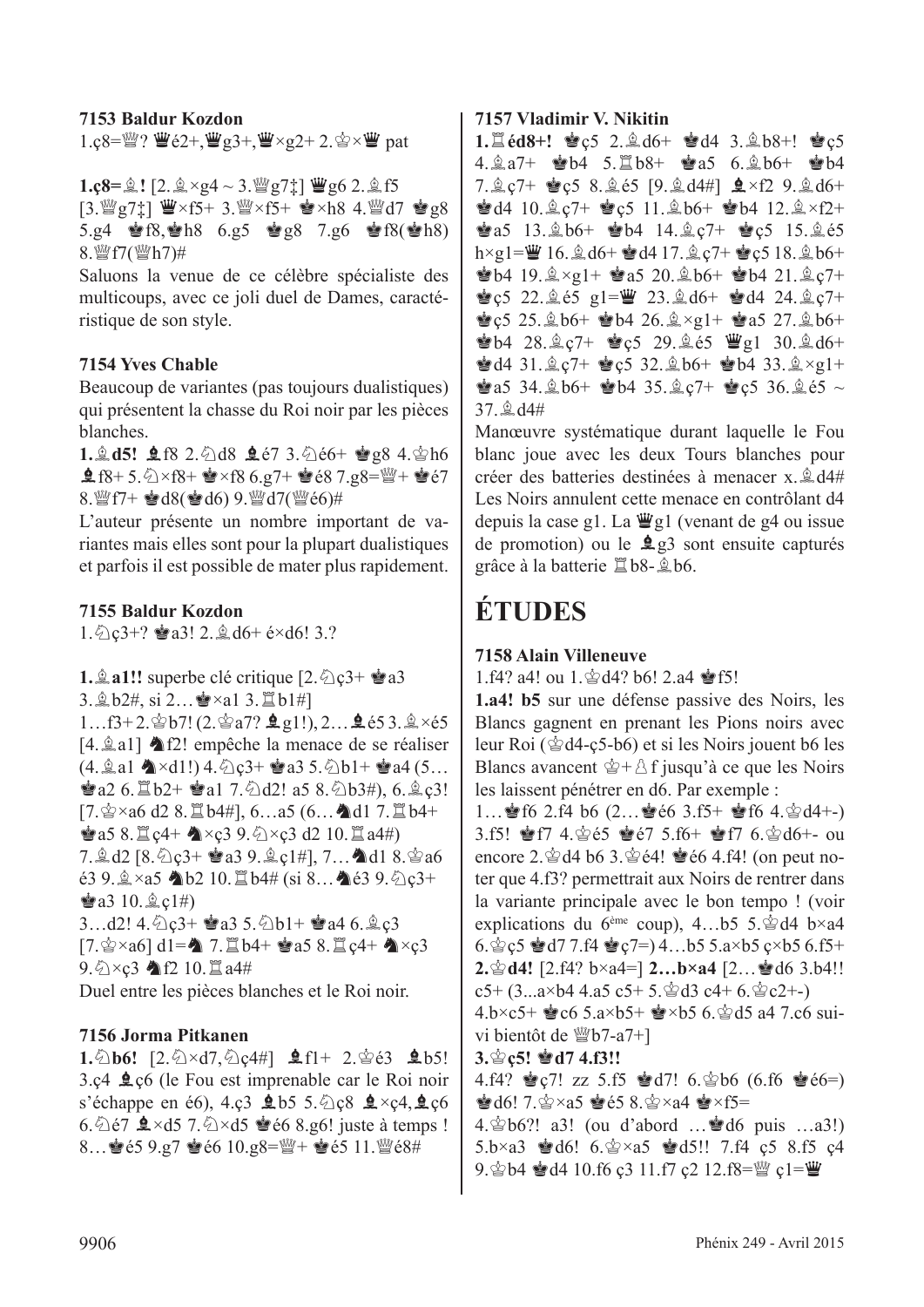**4…\endefinity** c7 5.f4! zz \endefinition d7 (5…\endefinition)

**6.** Solesting block by the contract the view of the view of the poussie of the **block**  $\mathbf{r}$ tenue du  $\triangle$  f n'est pas de jouer f5 dans la forma**tion ☆c5/☆d7 car là, …※c7 fait encore nulle.** Elle est de jouer  $\dot{\otimes}$  b6 avec le Pion blanc encore **en f4, afin que sur …**R**d6, les Blancs puissent prendre a5 sans que les Noirs attaquent le**  $\Delta$ **f en un coup (ce qui serait le cas si le Pion était en f5).**

6.f5?  $\bullet$  c7 7.f6  $\bullet$  d7 8.f7  $\bullet$  e7 9. $\bullet$  × c6  $\bullet$  × f7 10. b5 a3 11.b×a3 @e7 12. s2×a5 @d7 13. s2b6  $\cdot$ e $c8=$ 

**6... de** 7.  $\circledast \times a5$  le Roi noir est trop loin du  $\land$  f, en comparaison avec la suite 4.f4? et 5.f5.

7...a3 (7... a3 d5 8. s × a4 · e é 4 9. s b4 · × f4  $10.$  $\&c5!)$ 

**8.b×a3 ≌ d5** les Blancs ont un temps de plus que dans la suite 4. $\&$ b6? pour la poussée du  $\&$  f. **9.f5 ç5 10.f6 1-0**

Cette étude présente la synthèse de deux idées opposées, fréquentes en finales de pions : l'une violente (la percée 2... voltó 3.b4!!) et l'autre calme

(le festina lente 4.f3!! fondée sur un ZZ).

Le commentaire du  $6^{\text{eme}}$  coup ( $\dot{\text{c}}$ b6) est essentiel pour bien comprendre cette étude. 1–0

Une étude qui, bien que difficile, a une solution claire et compréhensible. On ne peut qu'en recommander l'étude à tous les joueurs de compétition.

#### **7159 Peter Krug & Mario Guido Garcia**

 $1.f \times 67?$  g5+ 2.65  $\triangle \times 67=$ 

**1.**①g6! g2 2.<sup>��</sup>×g2

2. [PHerefore]  $2 \cdot \frac{m}{2}$  f×g6! (et non 2...g1= $\frac{m}{2}$ ? 3. [PHerefore] f×g6 4.f7+  $\bullet$  ×f7 5. W ×g6+ qui retomberait dans la solution)  $3.5 \times 67$   $\& \times 67$   $4. h \times 96$   $g1 = \frac{100}{3} \times 5. \frac{100}{3} \times g1$  h5! 6.  $\mathbb{W}$  f2  $\mathbf{\underline{0}}$  f6+ 7.é5  $\mathbb{W}$ h6=

#### **2…f×g6 3.f7+**

3.f×é7? @f7! 4.é×f8= $\mathbb{W}$ +  $\mathbb{W}$ ×f8 5. $\mathbb{W}$ f3+ @g8 6. $\frac{36}{2} \times$ f8+  $\approx$   $\times$ f8 7.h $\times$ g6  $\approx$  é7 8.é5  $\approx$  d7=  $3...$  $\cdot$ **x**f7 4. $\cdot$ **W** $\times$ **g**6+!

Cette étude me semble difficile car, en éliminant (avec difficulté) les autres variantes, on est conduit à cette position et pourtant on ne peut pas croire que cette position puisse être gagnante !  $4.h \times g6+?$ Ré8!= et les Noirs libèrent leur Dame par é5 ou h5, les Blancs ne pouvant interdire qu'un seul de ces deux coups.

**4…**R**g8 5.é5** 

5. $\circ$ 65?  $\mathbf{W}$ h7 6. $\circ$ ×é6  $\mathbf{W} \times 96+$  7.h×g6 h5! 8.é5  $\pm$ h8 9. $\pm$ f7 é6 10. $\pm$ ×f8 pat

**5…曾h7 6.當c5 會h8** 

6...  $\mathbf{\ddot{w}}$ h8? 7. $\mathbf{\ddot{w}} \times 66+ \mathbf{\dot{w}}$ h7 8. $\mathbf{\ddot{w}}$ g6+  $\mathbf{\dot{w}}$ g8 9.é6+–

**7. 宫c6 曹g8 8. 宫d7 曹h7 9. 宫d8 曹g8 10. 宫é8** 

À partir d'ici, la fin est extrêmement claire et pourrait être donnée comme exercice d'analyse dans toutes les écoles !

**10…曾×g6+** [10…會h8? 11. 曾×h7+ 會×h7

12.  $\circ$  f7! (12.  $\circ$  × f8?? g5 13.h×g6+  $\bullet$  × g6= et ce sont les Blancs qui doivent jouer précisément pour obtenir la nulle, car les Noirs menacent  $\triangleq$  f5 14.h5+!) 12... h8 13. $\circ$  xf8 h7 14. $\circ$  xé7 g5  $15. h \times g6 + \cong g6 16. \cong \times 66 + -1$ 

#### **11.h×g6 h5**

Les Noirs utilisent le pat pour se défendre, mais au prix d'un affaiblissement !

**12.**r**d7** R**h8 13.**r**ç6** R**g8 14.**r**ç5** R**h8**

**15.**r**d4** R**g8 16.**r**é4** R**h8 17.**r**f4** R**g8 18.**r**g5 Ph8 19.** $\circledcirc \times h5$  **P**  $gg8$  20. $\circledcirc$  **g5 Ph8 21.h5** (évidemment, le coup h5 peut être différé jusqu'à  $\dot{\mathcal{L}} \times \acute{\mathcal{E}}$ 6, mais ceci est sans aucune importance)

**21…會g8 22.會f4 會h8 23.會é4 會g8 24.會d4**  $\frac{1}{2}$ h8 25. $\frac{1}{2}$ c5  $\frac{1}{2}$ g8 26. $\frac{1}{2}$ c6  $\frac{1}{2}$ h8 27. $\frac{1}{2}$ d7  $\frac{1}{2}$ g8 **28.** $\circledcirc$  ×é6  $\circledcirc$  h8 29. $\circledcirc$  f7 é6 30.h6! g×h6 31. $\circledcirc$  ×f8 **h5 32.g7+**  $\mathbf{\hat{\bullet}}$  **h7 33.g8=** $\mathbb{W}$ **+**  $\mathbf{\hat{\bullet}}$  **h6 34.** $\mathbb{W}$ **g7#** 

Une étude qui se décompose en deux phases: la première jusqu'au 6ème coup où la difficulté est d'imaginer quelle variante peut gagner. La seconde, longue mais parfaitement claire, dure presque 30 coups et est pourtant accessible à l'esprit humain qui sait réfléchir par plan et pas seulement sur la base du calcul brut.

## **RÉTROS**

#### **7160 Didier Innocenti**

a) le dernier coup des Noirs a pu être f6×Xg5 et la prise en passant n'est pas justifiée

 $1.$ f8= $\frac{5}{4}$ #

b) ici le dernier coup noir na pu être que g7-g5 et la prise en passant est légale.

 $1.f5\times g6$  e.p.#

Basic, mais pédagogique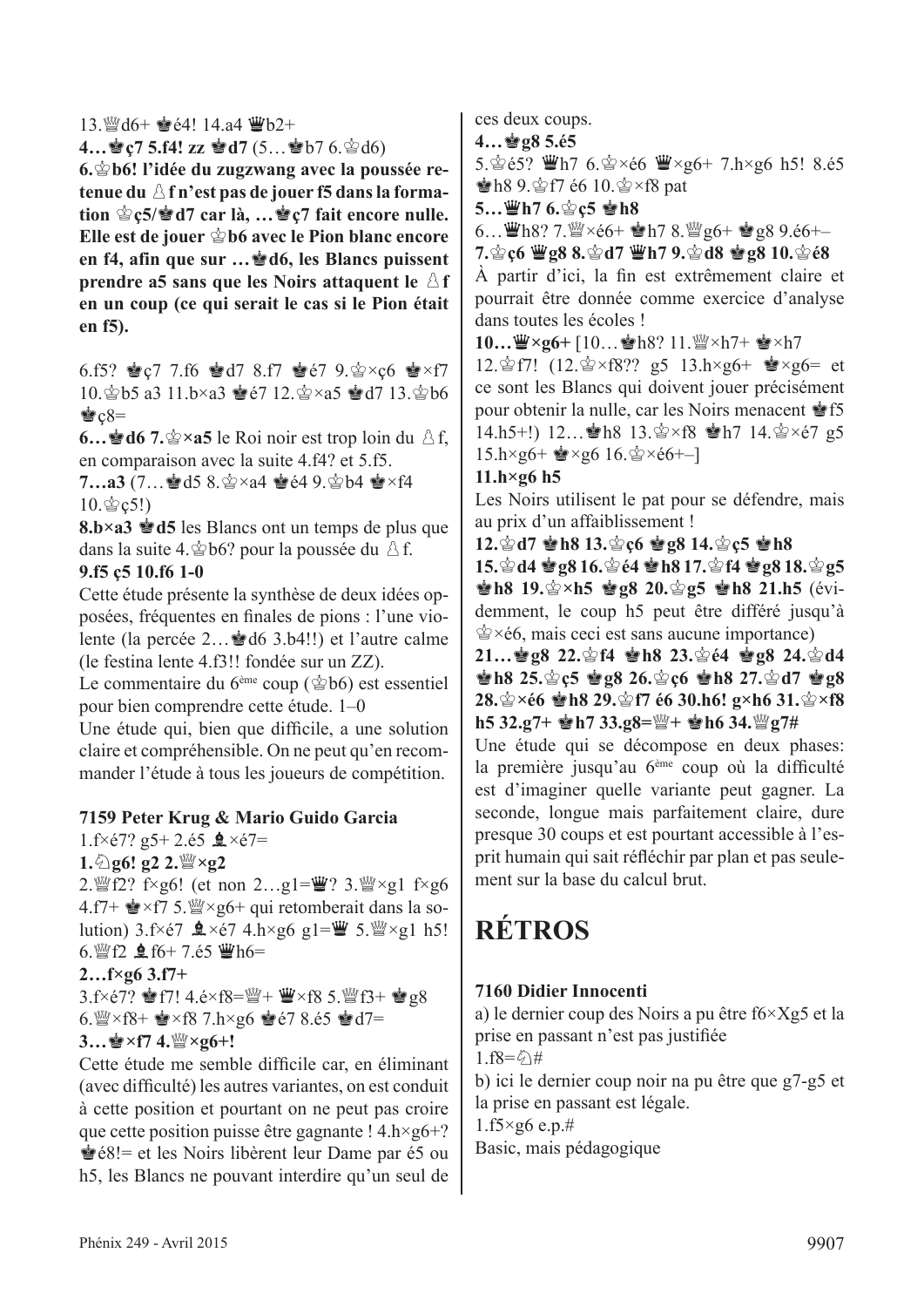#### **7161 Andrew Buchanan**

Il y a déjà huit Fous noirs promus sur l'échiquier et il faut donc ajouter huit Fous blancs.

Tous les Pions ont donc été promu, ce qui nécessite au minimum quatre prises par chaque camp. Comme il y a huit Fous noirs promus sur cases blanches, les  $\triangle$ b,d,f,h ont joué dans l'axe, tandis que les  $\triangle a$ ,  $c$ ,  $\acute{e}$ ,  $g$  ont capturé quatre fois. Les  $\triangle$  b,d,f,h ont donc capturé quatre fois pour dégager les colonnes et promouvoir sur cases blanches. Trois autres Pions blancs ont aussi été promu dans l'axe sur cases blanches, mais il faut une dernière promotion blanche sur case noire, ce qui impose une 5ème capture pour les Pions blancs afin de terminer sur une case noire. Il est donc impossible d'avoir un Fou blanc en g2, car le dernier coup blanc nécessiterait une capture excédentaire. Le Roi blanc sera donc en échec et le Roi noir ne doit pas l'être. Il reste juste huit cases disponibles pour les Fous blancs.

Solution :  $+\hat{A}$ a4,  $\hat{A}$ a6,  $\hat{A}$ c2,  $\hat{A}$ c8,  $\hat{A}$ é2,  $\hat{A}$ é8,  $g$  g4,  $g$  g6.

La position est légale puisque le dernier coup a été g2×Xf1 et c'est alors le  $\triangle$  g qui a dû quitter sa colonne en capturant une fois afin de se promouvoir sur une case noire.

#### **7162 Michel Caillaud**

1.b4 h5 2.b5 h4 3.b6 h3 4.b×ç7 h×g2  $5.c \times d8 = \frac{6}{2}$   $\Box$  h3 6.  $\Diamond$  é6  $\Box$  b3 7.h4 f $\times$  é6 8.h5  $\circ$  f7 9.h6  $\bullet$  g6 10.h7  $\bullet$  h6 11.h8= $\Xi$   $\bullet$  f7 12. $\Xi$  8h5 a6 13.  $\mathbb{Z}$  b5 a×b5 14.d4  $\mathbb{Z}$  ×a2 15.  $\mathbb{A}$  h6  $\mathbb{Z}$  ab2 16.  $\mathbb{Z}$  a6  $b \times a6$  17. $c$  $d2$   $dD$  7 18. $c$  $c1$   $d$   $e4$  19. $c$  $d3$ 5.c×d8= $\hat{z}$   $\hat{z}$ h3 6. $\hat{z}$ b6  $\hat{z}$ b3 7.h4 a×b6 8.h5  $\mathbb{Z} \times a2$  9.h6  $\mathbb{Z}$ ab2 10. $\mathbb{Z}$ a6 b×a6 11.h7  $\mathbf{\hat{L}}$ b7 12.h8= $\mathbb{W}$  **g** é4 13. $\mathbb{W}$ h3 h6 14. $\mathbb{W}$ é6 f×é6 15.d4 **Pf7** 16. ded3 **Pg6** 17. and **Af7** 18. ah6 b5 19.  $Q$ c1 AUW Ceriani-Frolkin en deux phases.

#### **7163 Jorge J. Lois & Roberto Osorio**

1.63  $\triangle$ a6 2. $\triangle$ b5  $\triangle$ b8 3. $\triangle$ c6 b×c6 4. $\triangle$ c3  $\triangle$ b3 5.  $\triangle$ d5  $\cong$ c3 6.b×c3  $\triangle$ b7 7.  $\triangleq$ a3  $\cong$ b8 8.  $\triangleq$ c5  $\triangleq$  d8 9. $\triangleq$  b6  $\varsigma$ ×b6 10. $\angle$ g4  $\angle$  ×h2 11. $\angle$ gé6  $\angle$  b8 12.  $\angle$ h6 f5 13. $\angle$ f6  $\angle$ q7 14. $\angle$ xf8+  $\angle$ é8 15. $\angle$ f7  $\triangle$  c7 16.  $\triangle$  é2 é8 17.  $\triangle$  f3  $\triangle$  d8 18.  $\triangle$  g3  $\triangle$  a6  $19.$   $h2 \triangleleft b8$  (C+)

Thème Lois « Come-and-go Platzwechsel » Après 14...  $\triangleleft$  c7-é8 les trois pièces ont échangé leurs places et après  $19...$  a6-b8 elles retrouvent leurs positions d'origine. C'est la première mise en œuvre du thème pour ces trois pièces là.

#### **7164 Nicolas Dupont**

1.h4  $\triangle$ a6 2.h5  $\triangle$ c5 3.h6  $\triangle$ a4 4.h×g7 h5 5.é4  $\Xi$ h6 6.é5  $\Xi$ a6 7.é6  $\triangle$ f6 8.g8= $\mathbb{W}$  h4 9. $\mathbb{W}$ g3  $\pm$  h6 10. Wid6 é×d6 11.é×f7+  $\pm$ é7 12.f8= $\pm$  4é8 13. The h3 14. Tha5 b5 15.f4 **Q** b7 16.f5 **Q** d5 17.f6+  $\bullet$  66 18.f7  $\bullet$  b3 19.f8= $\mathbb{W}$   $\bullet$  d5 20. $\mathbb{W}$ f2  $\text{\textsterling}$  f4 21. Wb6  $\text{\textsterling}$ ×b6 22.g4 b×a5 23.g5 Wb6 24.g6  $\triangle$ c7 25.g7  $\triangleq$  f8 26.g8= $\triangleq$   $\triangleq$  f6 27. $\triangleq$ c8  $\triangleq$ a8 28.  $\Xi$  c5+ d×c5 (C+)

Le thème : deux Dames et deux Tours Ceriani-Frolkin par le même camp, a déjà été construit par Silvio Baier (722, Uralski Problemist 2010). De plus cette réalisation précédente est optimale du point de vue des captures (4+1 alors que celle de Nicolas en contient 4+2). En particulier, selon l'article fondateur des parties justificatives du futur (numéro spécial Die Schwalbe 250A), l'œuvre de Silvio constitue toujours le record pour la combinaison présentée CF(D,D) & CF(T,T).

Cependant cette version possède d'autres avantages : elle est plus courte d'un coup (et probablement minimale en longueur, même si théoriquement une Tour Ceriani-Frolkin peut être capturée sans avoir bougé), et la position blanche est «à la maison».

#### **7165 Henryk Grudzinski**

1.d4 h5 2. $\ln 6$  g×h6-c1= $\ln 3.63$   $\ln 62$  4.  $\ln 13$  $\triangle$ g3 5.h×g3-é2  $\triangle$ g7 6. $\triangle$ ×h5-h4  $\triangle$ é5 7.d×é5-h2  $\mathbb{Z}$  ×h4-d4 8.  $\mathbb{W}$  g6 f×g6-h5 9.é×d4-d2

Échanges de trois Pions blancs, un Cavalier noir Ceriani-Frolkin.

#### **AIDÉS**

#### **7166 Nicolae Popa**

 $1.$  $\mathbf{\mathcal{W}}$ é6  $\mathbf{\Diamond}$ ié3 2. $\mathbf{\Diamond}$ d6  $\mathbf{\Diamond}$ ié2#

 $1.$  $\bullet$   $64.7662$   $\bullet$   $63.767#$ 

Mats en écho caméleon et utilisation de deux batteries blanches  $\hat{\mathbb{Z}}$ - $\hat{\mathbb{Q}}$  différentes.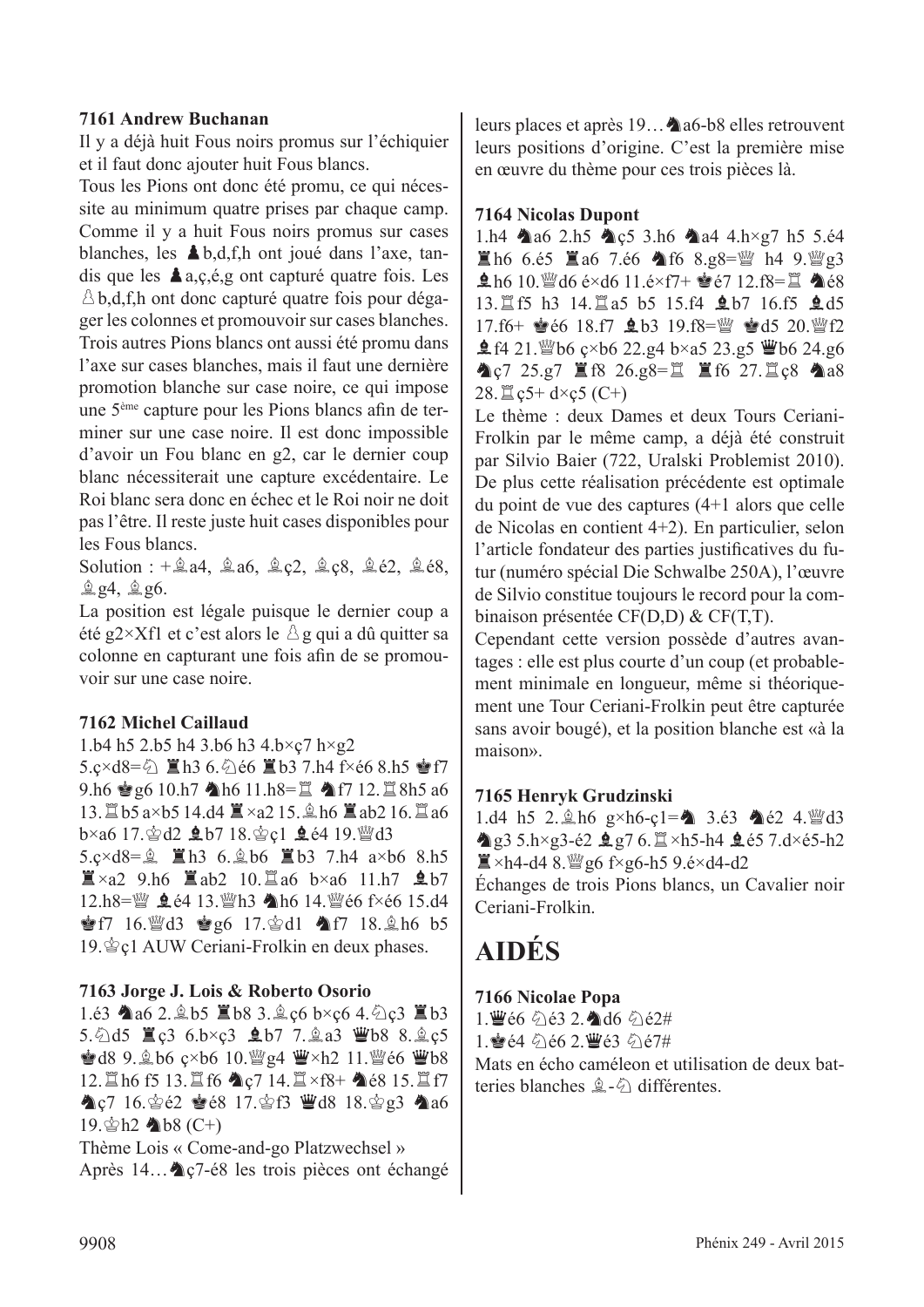#### **7167 Živko Janevski**

 $1.$  $C3$  g3+ 2. $C8$   $63$   $2$ ,  $d4#$  $1.$  $43.942.$ e  $64.2$  d4#

Deux autoclouages préventifs, Umnov, écho diagonal-orthogonal, mats par clouage sur la même case, le tout en Mérédith. Un bon contenu.

#### **7168 Fadil Abdurahmanović**

 $1.$  $0.17$  營f4 2. 直g6  $1 \times f3#$ 

1. ■ d6 Ⅲ h3 2. ● d3 幽é1#

Déclouages réciproques  $\mathcal{L}$  =  $\mathcal{L}$  pour les Blancs et auto-interceptions  $\hat{\mathbf{L}}$ - $\hat{\mathbf{L}}$  pour les Noirs, le tout avec un écho D/O. Il est intéressant d'analyser pourquoi une tentative autonome de déclouage du Roi blanc ( $\dot{\mathcal{Q}}$ g1) ne fonctionne pas. Dans la première solution, la Dame blanche doit contrôler é1 et dans la seconde, la Tour blanche doit jouer pour permettre la Dame blanche de jouer en é1.

#### **7169 Vasil Krizhanivsky**

a)  $1. \mathbf{W} \times 63 \quad \odot \times 63$  2.  $\mathbf{Q} \times 62$   $\mathbf{X} \times 0.44$ 

- b) 1. $\mathbf{W} \times f5 \mathbf{X} \times f5$  2.  $\mathbf{Q} \cdot c6 \mathbf{X} \times d4$ #
- c) 1. $\mathbf{W} \times$ f4  $\mathbf{Q} \times$ f4 2. $\mathbf{Q}$ d5  $\mathbf{Q} \times d4$ #

Zilahi cyclique, sacrifice de la Dame noire, autoblocage du Fou et mats sur la même case. Solide !

#### **7170 Victor Sizonenko**

1.  $h6 \ncong 5f6 2.$  $\approx \times 65 \ncong f4#$ 1.  $\mathbb{Z} \times$ h8  $\mathbb{Z}$  f4+ 2. $\mathbb{Q} \times 65$   $\mathbb{Z}$  8f5# changé 1.d5  $\mathbb{Z}$  5f6 2. $\mathbb{Z} \times 65$   $\mathbb{Z}$   $66\#$  changé 1.é6  $$ff2$ .  $\times$ f5  $$g6#$ 1.  $\mathbf{2}$  g6  $\circ$  f7 2.  $\bullet$  × f5  $\circ$  × d6# changé  $1.9 \times 65$   $h7$  2.  $h4$   $h3$   $65#$  Somov B2 1. <  $\times$ é5 罝f2 2. ad3 罝é2#  $1. \n\mathbb{I} \times 65 \cong d2$  2.  $\mathbb{I} \times d5 + \mathbb{I} \times d5$ #

On a un meli-melo de thèmes : jeux de batteries, Zilahi, échec double, mais l'ensemble ne présente pas un ensemble thématique facile à voir.

#### **7171 Antonio Garofalo**

a)  $1.$  We fo  $E$  for  $2.$  Pe  $\times$  for  $2.$   $2.17#$ b) 1. $\mathbf{\ddot{w}}$ h6  $\mathbf{\ddot{u}} \times h$ 7 2. $\mathbf{\dot{w}} \times h$ 5  $\Diamond$ 16# c) 1. Wed3  $\Xi \times c3$  2. Pf3  $\triangle$  d1#

Déclouage de la Tour blanche, autoclouages de la Dame noire et mats modèles par clouage. Belle unité.

#### **7172 Christer Jonsson**

1.  $\mathbf{W} \times \mathbf{d}4 \triangleq 14 + 2.$   $\mathbf{W} \times 64 \triangleq 24$ 

1.  $\angle x \in 4$   $\angle g2 + 2$ .  $\angle x \in \angle 4$   $\angle g2 \neq$ 

Mats modèles non symétriques dans une position initiale un peu symétrique. Il est intéressant de voir pourquoi chaque mat marche dans une des solution et pas dans l'autre.

#### **7173 Alexeï V. Ivunin & Alexandre Pankratiev**

 $1.9 \times 64 + 100 \times 3.29 = 617.100$ 

1. F $\times$ é4  $\mathbb{W}$ d2 2. T2  $\mathbb{W} \times$ d6#

1. Cxe4+  $\mathbb{W}$ c3 2. The  $\mathbb{W}$ a5#

Trois prises différentes en é4 menant à trois mats de la Dame. On aurait bien sur aimé un troisième switback noir sur la dernière solution, toutefois ! Nul doute que les auteurs ont essayé... en vain.

#### **7174 Jorge M. Kapros**

 $1.$ **E** fd2  $\&$  c2+ **A** 2.d×c2  $\&$  e2# **A** 

 $1.$ **E** bd2  $\&$  e2+ **B** 2.d×é2  $\&$  c2# **B** 

Zilahi, échange des coups blancs, demi-clouage blanc, des mats par clouage et une ouverture d'une ligne blanche (pour reprendre la case ç3). Un bon problème.

#### **7175 Mario Parrinello**

1.  $f3 \, dx \neq 6$  2.  $\mathbb{Z} \times 64$   $\mathbb{W}$ d5#

1.  $d4 f \times g5 2.2 \times d5 \nE44$ 

Echanges de fonctions des deux pièces blanches demi-clouées, autoclouages noirs. Les Blancs doivent évacuer un Pion blanc gênant.

#### **7176 Vasil Krizhanivsky**

 $1...$  $2 \times d5 + 2.$  $4 \times d5$   $1 + 3.$ ec6  $1 \times 64$  $1...$  $\mathbb{Z} \times 65+ 2.$  $\mathbb{Z} \times 65$   $\mathbb{Z} \times 61+ 3.$  $\mathbb{Z} \times 66$ #  $1...$   $\mathbb{Z} \times$  f5  $2.$  $\bullet$   $\times$  f5  $\mathbb{Z}$  f8+ 3. $\bullet$  g4  $\mathbb{Q}$  é6# Encore un Zilahi cyclique, les trois mats étant

donnés sur la même case. Mais ici, fait rarissime, les sacrifices sont actifs (voir tout de même le II, très différent).

#### **7177 Abdelaziz Onkoud**

1…h×g8= $\mathbb{W}$ ! 2.f1= $\mathbf{\underline{0}}$   $\mathbb{W}$ ×f7 3. $\mathbf{\underline{0}}$ d3  $\Diamond$ ×g5#  $(2.f1=\mathbb{E}$ ?  $\mathbb{W}\times f7$  3.  $\mathbb{E}$  f3  $\Diamond \times c$ 5? 4. $\mathbb{W}\times c$ 5!)

 $1...h \times g8 = \frac{1}{2}$ !  $2.f1 = \mathbb{Z}$   $\oplus g67$   $3.\mathbb{Z}$  f3  $\oplus \times g5\#$ 

 $(2.f1=\pm ? \text{ Qg\'e7 3.}\pm d3 \text{ Qxg5? 4.}\pm xg5!)$ Le Pion blanc fait le gros du boulot. AUW et mats modèles au rendez-vous.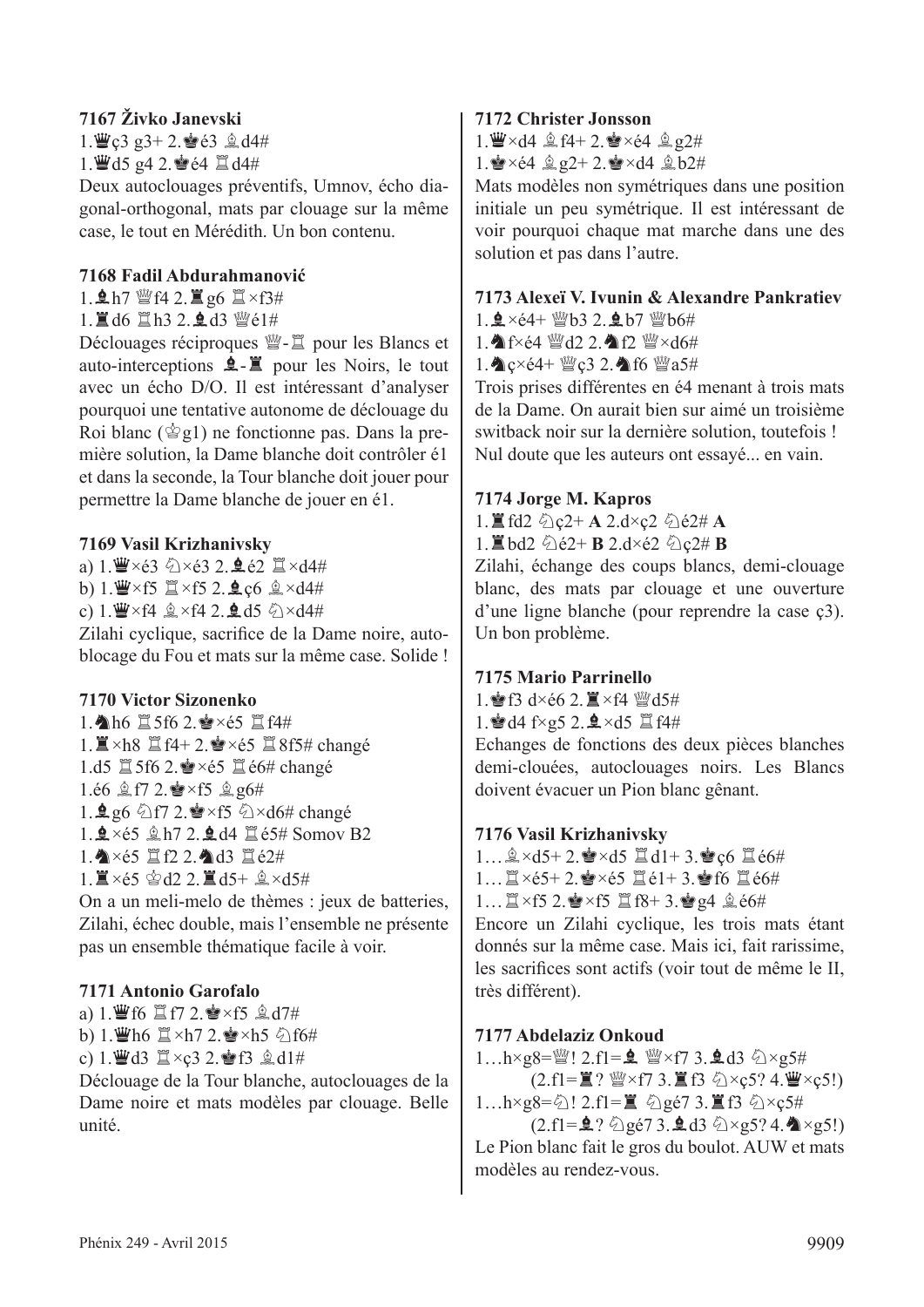#### **II - H. Grubert & R. Wiehagen** Probleemblad 1999



b)  $\triangle d5 \rightarrow c7$  c)  $\triangle d5 \rightarrow b6$ 

a)  $1...$  $2 \times b$ 5 2. $\bullet \times b$ 5  $2b$ 3 3. $\bullet b$ 4  $1 \times b$ 7#

b)  $1...$  $2 \csc 8$  2.d5  $\ddot{2}$  d6 3. $\dot{3} \times$ d6  $\ddot{2}$ b7#

c)  $1...\bigcirc \times c6$  2.  $\bullet \times c6$   $\mathbb{Z} \times c7$  3.  $\mathbb{Z}$  c5  $\&$  b7#

#### **7178 Victor Sizonenko**

1... 公c3 2. 置c7 公b1 3. 置c4 含f7# 1... ②é3 2. 曹ç8 公f1 3. 曹ç4 含h5#  $1...$  $2 \times$ f4 2.  $\mathbb{Z}$ ç8  $2 \times 63$  3.  $\mathbb{Z}$ ç4  $2 \times 5 \#$  $1...$   $2 \times g8$  2.  $1 \times g \times f8 =$  2 3.  $1 \times g \times f5$ # Trois fois le thème «Azzemour 2013» (une pièce blanche abandonne la garde d'une case et la re-

prend), trois autoblocages différents en ç4 et trois utilisations différentes de la batterie royale blanche. Quatre mats modèles en supplément.

#### **7179 Tibor Ersek & Gábor Tar**

a)  $1.$  W f4 é3 2.  $\Xi$  h2 é×f4 3.  $\Xi$  h5  $\Xi$  ×f6# b) 1. Ff5 é4 2.  $2e^{2}$  é $\times$ f5 3.  $2h5$   $2e^{3#}$ Autoblocages noir en h5, sacrifice de la Dame noir et mats modèles.

#### **7180 Zdenek Zach**

1. 16 Tc4 2. Qc7 Tf4 3. d8 T×f8#  $1.g4 \nsubseteq c4$  2.  $\bigcirc$ g5  $\cong \times g4$  3.  $\bigcirc$ f7  $\cong g8$ #  $1.$   $\triangle$  d4!  $\angle$  c2 2.  $\angle$  c7  $\angle$  ×h2 3.  $\angle$  d8  $\angle$  h8# Mats en f8, g8 et h8, avec des autoblocages et un jeu précis du Cavalier noir.

#### **7181 Nicolae Popa**

a) 1. Th5  $\circled{1}$  f6 2.  $\circled{1}$  g5  $\circled{2}$  é4 3.h6  $\circled{1}$  h7# b) 1. $\mathbf{W}$ c5+ $\mathbf{\hat{\otimes}}$ d3 2. $\mathbf{W}$ f2 é3+ 3. $\mathbf{\hat{\otimes}}$ f3  $\mathbf{\hat{\otimes}}$ e5# Les blancs matent sur une case préalablement libérée par les Noirs (thème du 8ème WCCT).

#### **7182 Evgeny Fomichov**

 $1.c1 = 2$   $1e4 2.2 d2$   $1e43.2 \times 63$   $1e44$  $1.f1 = 2$   $168 2.$   $\approx \times$ d3  $1 \times 64 3.$   $262$   $144$ Promotions noires pour un autoblocage ; dommage que la position soit symétrique (même si les solutions ne le sont pas).

#### **7183 János Csák**

a) 1.  $\mathbb{Z}$  c6  $\mathbb{Z} \times c$ 5 2.  $\mathbb{Z}$  c4  $\mathbb{Q} \times c$ 6 3.  $\mathbb{Z}$  d4  $\mathbb{Z}$  d5# b)  $1.g\times h5 \trianglelefteq \times g4$   $2.e\times f3 \trianglelefteq \times c5$  3.  $\bullet$  é4  $\trianglelefteq$  f5# Idée amusante : trois pièces se décalent d'une case (la première noire pour ne plus contrôler la case de mat, la blanche et la seconde noire pour permettre au Roi noir de jouer sur la case de mat) ; ce joli mouvement se conclut par un switchbak de la pièce matante ; on peut noter aussi l'écho Diagonal/Orthogonal : très esthétique !

#### **7184 Zlatko Mihajloski**

1.  $464$   $C1$  2.  $4 \times 12$   $C1$   $C2$   $A$   $C1$   $C3$  $4.9.64.2 \times 12#$ 

1.  $\bullet$  c5  $\circledcirc$  é3 2.  $\bullet$  f5  $\circledcirc$  xf3 3.  $\bullet$  d4  $\circledcirc$  g3 4.  $\bullet$  é4 f3# Deux switchbacks du Roi noir différemment motivés aboutissent à des mats modèles.

#### **7185 Jean Carf**

1… $\circledast$ b5 2. $\bullet$ a3+ $\circledast$ c6 3. $\bullet$ b4  $\circledast$ d5 4. $\bullet$ a4  $\circledast \times$ c4 5.  $\mathbb{E}$  b3  $c \times b$ 3#

Manœuvre classique du Roi blanc qui doit partir pour laisser la place au Roi noir pour un mat idéal.

#### **7186 Fadil Abdurahmanović**

 $1.$  $\mathbf{\ddot{w}}$ b3  $\mathbf{\hat{p}}$ h1!! 2. $\mathbf{\ddot{z}}$ a4+!!  $\mathbf{\dot{\hat{e}}}$ f3 3. $\mathbf{\dot{\hat{e}}}\,d5$   $\mathbf{\hat{q}}$   $2$  4. $\mathbf{\dot{\hat{e}}}$ c4  $\hat{\otimes}$   $64$  5.  $\hat{\mathbb{Z}}$  b4  $\hat{\otimes}$  f1#  $1.$  $4.63$   $2.2$ ?  $2.1$  $4 + 2.63$   $3.4$   $d5$  ?? Deux coups de tempos blanc et noir successifs. Étonnant !

#### **7187 Juraj Lörinc**

a) 1.  $\text{A}$  f3  $\text{C}$  c1 2.  $\text{A}$  d4  $\text{C}$  d2 3. We dc4  $\text{C}$  d1 4. d5 §é1 5. Vbc6 2é3# b) 1. 曾çb4 公×b5 2. 曾dd4 公×d4+ 3. 會d5 公c6  $4.$   $\mathbb{Z}$  c4+  $\mathcal{Q}$  d3 5.  $\mathbb{Z}$  c5  $\mathcal{Q} \times$  b4# c) 1. $\mathbf{F}$ çé3  $\Diamond \times d$ 5 2. $\mathbf{F}$ d7  $\Diamond \times$ é3 3. $\mathbf{F}$ éç7  $\Diamond$ c3  $4.$  $\bullet$  d6+  $\circledcirc$  d4 5. We bc6  $\circledcirc$  f5# Le matériel est inhabituel mais le résultat est sai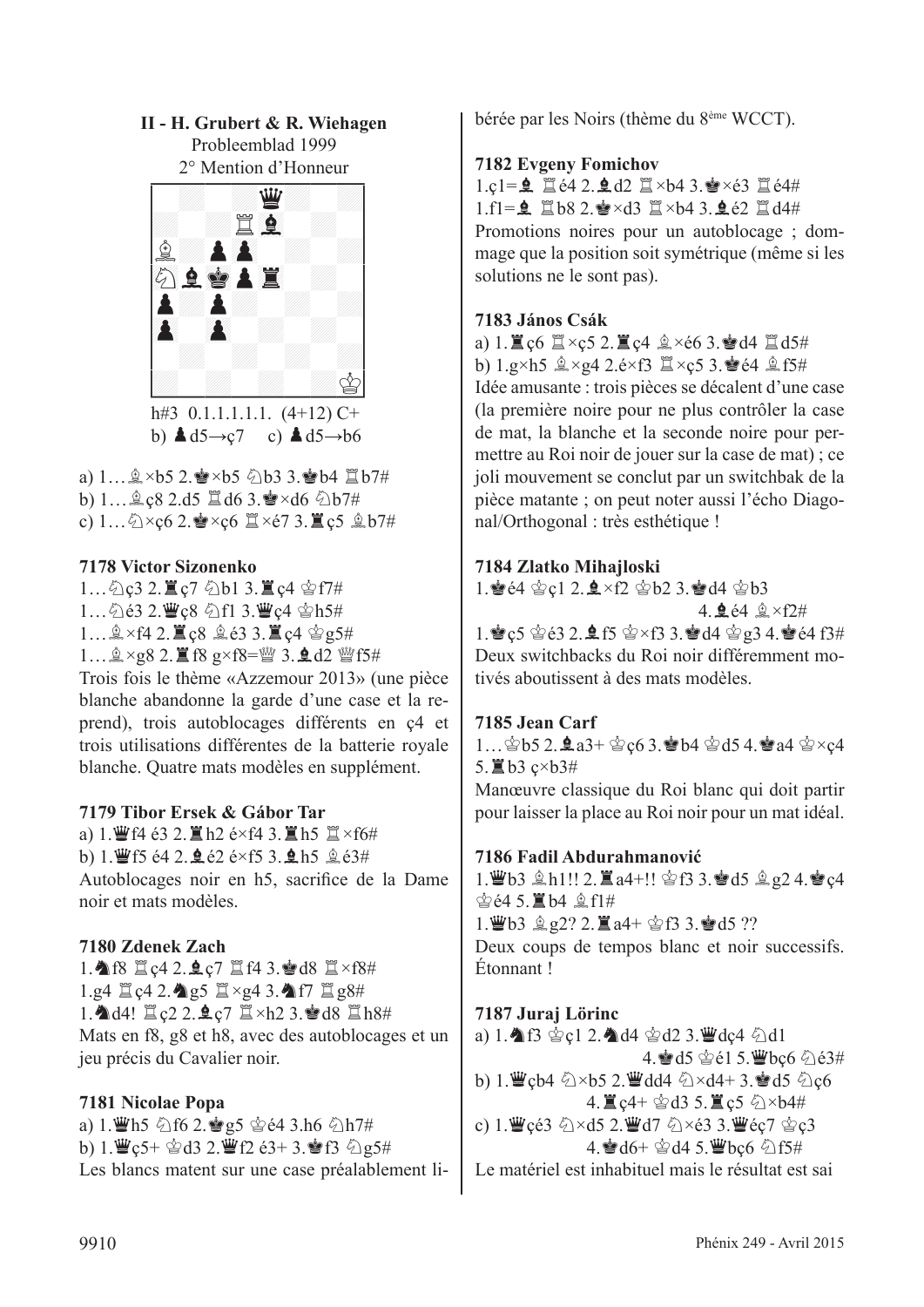sissant, presque sans répétition de coup ! Il n'est pas facile de trouver du jeu pour le Roi blanc, car les Dames noires sont très puissantes et contrôlent beaucoup de cases !

#### **7188 Norbert Geissler**

1...b3 2.c4+ b×c4 3.b3 c5 4.b2 c6 5.b1= $\mathbb{Z}$  c7 6.  $\angle 6.02$  ç8= $\angle 7.2$  a2  $\angle 2$   $\angle 1#$ 1. a2 b3 2.c4+ b×c4 3.b3 c5 4.b2 c6 5.b1= $\mathbb{Z}$  c7 6.  $\mathbb{Z}$  a1  $c8 = \frac{m}{2}$  7.  $\mathbb{Z}$  b1  $\mathbb{Z}$   $c2#$ Solutions étonnantes de simplicité ; espérons que ce problème ne soit pas anticipé.

#### **INVERSES**

#### **7189 Gennady Kozyura & Valery Kopyl**

1. In3? a5 2.d5 a4 3. ad4 a3 4. as 65 a2 5. as × g7  $\frac{1}{2} \times 27$ # mais 1…a×b5!

1. $\&e{2}$ ? a×b5 2. $\&e{b}3$  b4 3. $\&e{d}2 \cong f3$  4. $\&e{d}3+$  $\bullet$  g4 5.  $\&$  é2+  $\bullet$  f3# mais 1...a5!

#### **1.d5!** blocus

1...a5 2. 置h3 a4 3. 含d4 a3 4. 含é5 a2  $5.$  (2×g7  $2 \times g7$ #  $1...a \times b$ 5 2.  $\circled{1}b$ 3 b4 3.  $\circled{2}d2 \circled{f}34.$  W $d3+$   $\circled{g}4$  $5.9.62 + 16.63#$ 

Les réfutations des essais deviennent des variantes de la solution. Les mats sont modèles.

#### **7190 Rade Blagojević & Milomir Babić**

**1.** $\Xi$  **g6!** [2.  $\triangle$  f7+  $\bullet$  f5 3. $\Xi$  df6+  $\clubsuit$  ×f6 4.  $\triangle$ d6+  $\triangle$ é5 5.  $\triangle$  g5+  $\triangle$ ×g5#] 1...  $h3 2.$   $\Diamond$   $\times$   $g4+$   $g$  f5 3.  $\mathcal{Q} \times f3+$   $h4$  f4  $4.6$ h6+  $\bullet$ é5 5.d4+  $\bullet$ ×d4# 1… $\triangle$ c $3$  2. $\triangle$ c $6+$   $\triangleq$ ×d $5$  3. $\triangleq$  gd $6+$   $\triangleq$ e $5$  $4.$   $\frac{6}{17}$  +  $\frac{6}{15}$  f5 5.  $\frac{6}{14}$  d5+  $\frac{6}{17}$  xd5#

Une farandole équilibrée de pièces noires et blanches dans un élégant «Trianon» à cinq coups, trois phases et 27 demi-coups.

#### **7191 Camillo Gamnitzer**

 $1.\hat{2}$  f6+? mais  $1...\hat{2}$  f7!

1. 263? [2. 2f5+ @f7 3. 2d6+ @67 4.  $\mathscr{L}$ g5+  $\mathscr{L} \times$ g5, h×g5#] mais 1...  $\mathbb{Z} \times$ ç5!

**1.d4!**  $[2. d6 + \cdot 66 3. \cdot 66 + \cdot 66 3]$ 

4.cé3+ Ré4 5.def4+ C×f4#]

 $1...$  $3.3$   $2.6$ ) $63$   $[3.6]$  $5+$   $9.67$   $4.6$  $d6+$   $8.67$  $5.$  [[[g] g5+  $\triangle x$ g5, h×g5#]  $\triangle x \in 3$  3. [[[g] d6+  $\triangle f7$ 4. *g*c7+ **i** é7 5. *g*f4+  $\triangle$  ×f4#

«Viel Komik» et surprise inattendue (auteur). Double switchback de la Dame blanche ; point de passage sur é3 entre le Cavalier blanc et la Tour noire ; puissante défense nouvelle à la Dresde, un vrai roc. De plus, en incluant l'essai thématique, quatre pièces visitent la case d6 :  $\triangle$ d1,  $\triangle$ e7,  $\triangle$  d5 et  $\mathbb{W}$ f4.

#### **7192 Gunter Jordan**

Essai :  $1. \mathbb{Z}$ d2+?  $\mathbf{\hat{z}} \times d2$  2. $\mathbb{Z}$ d4+  $\mathbf{\hat{z}}$ c2 3. $\mathbb{\hat{z}}$ e4+  $d \times 64$  4.  $\frac{36}{2} \times 64 + \frac{1}{2} d2$  5.  $\frac{16}{2} d3 + c \times d3 + 6$ .  $\frac{1}{2} b1!$  $1...$ c×d2 2. $\mathbb{W}$ b2# mat au Roi noir (c'est le thème de Berlin).

**1.***y*<sub>b6</sub>! [2. *y*<sub>b3+ ç×b3#]</sub>  $1...$  **1** b8 2.  $\Box$  d2+  $\bullet \times$ d2 3. $\Box$ d4+  $\bullet$ c2 4.  $\Diamond$  e4+  $d \times 64$  5.  $\frac{M}{2} \times 64 + \frac{1}{2} d2$  6.  $\frac{M}{2} d3 + c \times d3#$  $2...c \times d2$  3. 彎  $b2+$   $\ddot{=}$   $\times b2#$ Problème logique et thème de Berlin, un thème apprécié de l'auteur.

#### **7193 Jorma Pitkanen**

a)  $1. \mathbb{Z}$   $65+!$   $\bullet$   $b6$ ( $\bullet$   $d6$ )  $2.$   $\mathbb{Z}$   $g6 + (\mathbb{Z}d5+)$   $\bullet$   $c7$  $3.$   $\%$  c6+  $\approx$  d8 4.  $\%$  é8+  $\approx$  c7 5.b8= $\frac{6}{2}$  +  $\approx$  b6 6. @d8+ @a6 7.  $\&$  b7+  $\&$  ×b7# b) 1.  $\mathbb{Q}$ c4+!  $\bullet$  b6 2.  $\mathbb{Z}$  b5+  $\bullet$  a6 3.  $\mathbb{Z}$  e5+  $\bullet$  b6  $4.$ ues  $25 + 2a65.$ ues  $a3 + 2b66.$ ues  $a5 + 2c67.$ ues  $c5 +$  $\bullet$ d7 8. @e7+  $\bullet$ c6 9.b8= $2 + \bullet$ b6+  $10 \frac{\text{W}}{\text{B}}h7 + \frac{\text{e}}{\text{B}} \times h7\text{#}$ 

Une idée ancienne, chez Sam Loyd, selon laquelle, à la bataille de Poltava, en 1709, le Roi Charles XII de Suède, jouant aux échecs, aurait vu un obus emporter l'une de ses pièces avec le seul effet de prolonger la partie. L'idée a déjà été cumulée plusieurs fois en orthodoxe.

#### **7194 Ioannis Garoufalidis**

a) **1.** [**é5!**  $\bullet$ h7 2.  $\circledcirc$  é4  $\bullet$ g6 3. [f5+  $\bullet$ h5 4.  $\circledcirc$  é3+  $\mathbf{e} \times \mathbf{h}$ 4 5.  $\mathbf{e}$  f2+  $\mathbf{e} \cdot \mathbf{e}$  and 6. We c2+  $\mathbf{e} \cdot \mathbf{h}$  4 7.  $\mathbf{e} \cdot \mathbf{e}$  and  $\mathbf{e}$  and  $\mathbf{e}$ 8.  $$4+$  eh4 9.  $$5$   $$h7#$ 

 $6...$ @ g3 7.  $2f4+$  @ h4 8.  $2f5$  Q h7#  $1...$ **Q**h7 2. $\circledcirc$  e4 **Q** g8 3. [f]  $5 + \circledcirc$  h5 4. $\circledcirc$  e3+  $\bullet$  ×h4 5.  $\mathbb{W}$ f2+  $\bullet$  g4 6.  $\mathbb{W}$ é2+  $\bullet$  h4 7.  $\circ$  g5+  $\bullet$  g3 8.  $$f4+$  Mh4 9. \$f5 \$h7#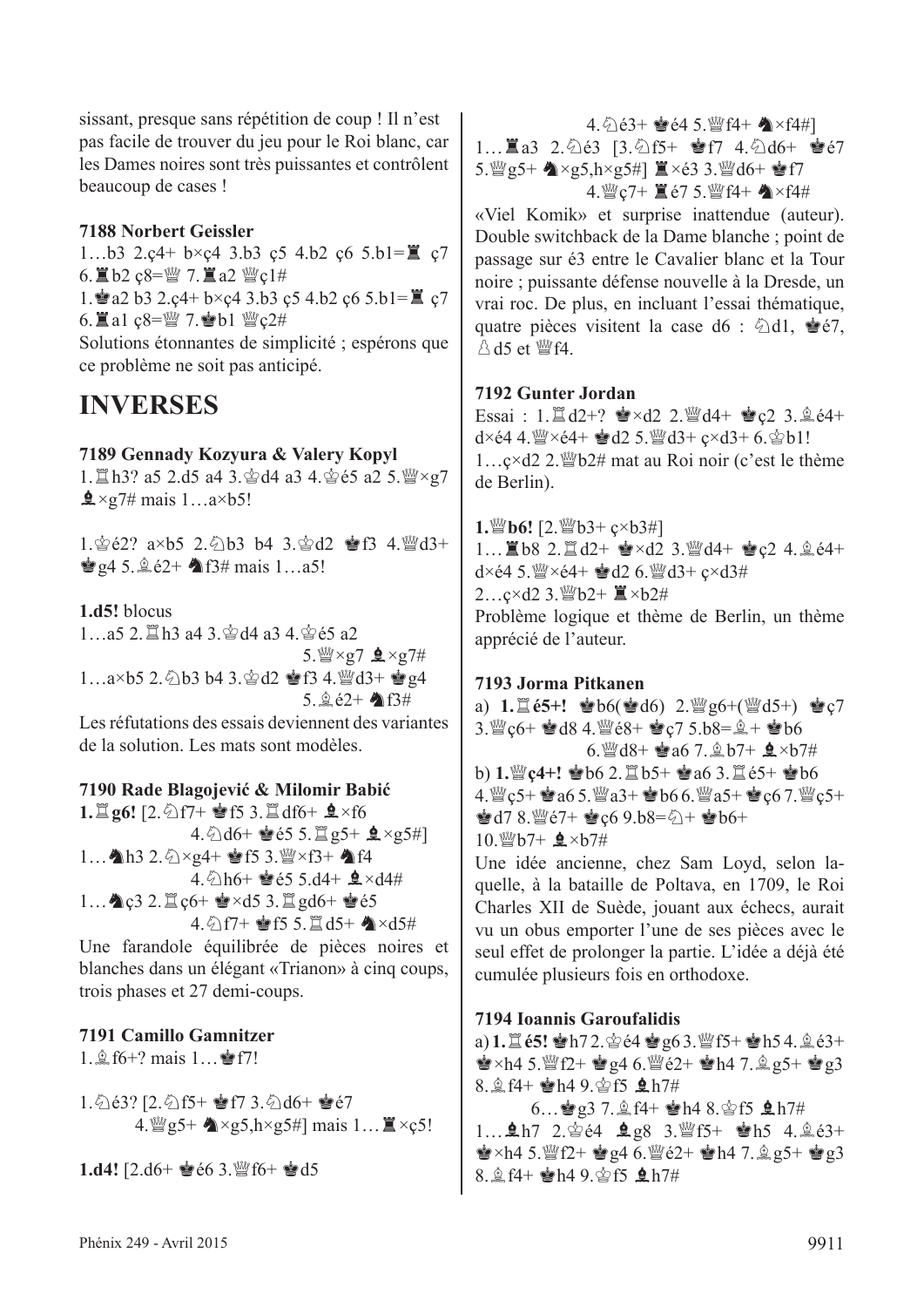$b)$  **1.** $\circ$ **f4!**  $\bullet$ **h**7 2. $\dot{\Xi}$   $\circ$ 8  $\bullet$ g6 3. $\ddot{\Xi} \times$ g8  $\bullet$ h7 4. $\ddot{\Xi}$   $\circ$ 8  $\dot{\mathbf{g}}$  g6 5. $\dot{\mathbf{g}}$  g4  $\dot{\mathbf{g}}$  h7 6.  $\hat{\mathbf{g}}$  f4  $\dot{\mathbf{g}}$  g6 7.g8= $\ddot{\mathbf{g}}$ +  $\dot{\mathbf{g}} \times$  f6 8. $\Phi$ h5  $\Phi$ f5 9. $\mathcal{Q}_9$ 6+ f×g6# 1...  $ln 7$  2. 168  $log 8$  3. 1×g8  $ln 7$  4. 168  $log 6$ 5. $\frac{6}{9}$ g4  $\frac{1}{2}$ h7 6. $\frac{6}{9}$ f4  $\frac{1}{9}$ g6 7.g8= $\frac{100}{9}$ +  $\frac{1}{9}$ ×f6 8. $\frac{6}{9}$ h5  $§$ f5 9. $%$ g6+ f×g6# Jeu bien fluide.

#### **7195 János Csák**

**1.** $\Diamond$ **c5!** [2.f3  $\Diamond$  f2 3. $\Diamond$ d3+  $\Diamond$ ×d3#] 1…g×f2 2. $\mathbb{Z}$ ×f2  $\spadesuit$ g3 3. $\mathbb{W}$ ×g3  $\mathbb{Z}$ h1 4. $\mathbb{Z}$ ×é2+  $\mathbf{E} \times 62.5$ .  $\ddot{\mathbf{I}}$  f2+  $\mathbf{E}$ e $1.6$ .  $\ddot{\mathbf{I}}$   $62+$   $\mathbf{E} \times 62.7$ .  $\ddot{\mathbf{I}}$  and  $3+$   $\mathbf{E}$ e $1$ . 8.  $8 \le 63 + 9.629 \le x62 + 8 \times 624$ 

Paradoxal : les Blancs arrivent, non sans mal, à dégager la première traverse alors que l'enchaînement x. $\triangle$ d3+  $\triangle$ ×d3# est plus prometteur. Mais le Pion noir g3 veille à tout.

#### **7196 Ivan Soroka**

**1.h8=** $\frac{w}{2}$ **+! ∂h7** 2.g8= $\frac{z}{2}$ +  $\frac{1}{2}$ g6 3.f8= $\frac{z}{2}$ + ∂×f8  $4.6 \times f8 = \frac{c}{4} + \frac{e}{3}f7 + 5.6h6 + \frac{e}{3}f7 + 6.9g5 + \frac{e}{3}g6$ 7.d8= $\mathbb{Q}$ +  $\mathbf{e}$ c6 8. $\mathbb{Q}$ hf6+  $\mathbf{e}$ d6 9.b8= $\mathbb{Q}$ +  $\mathbf{E} \times b$ 8+ 10.a×b8= $\hat{\varphi}$  +  $\hat{\mathbb{I}}$  ×b8# Promotions blanches · 瞥めめめ響めめ 3…會f7 4. 營d5+ 豐×d5 5. @h6+ 會×é7  $6. d8 = \frac{M}{2} + \frac{W}{2} \times d84$ 1… $\bullet$  g6 2.é×f8= $\ddot{Q}$ +  $\bullet$ ×f7, $\bullet$  f6 3.g8= $\ddot{W}$ +  $\bullet$ e7 4. When  $5. d8 = W + 8c66$ . Which  $6. d6$  $7.b8 = \hat{2} + \hat{z} \times b8 + 8.a \times b8 = \hat{2} + \hat{z} \times b8 +$ Septuple promotion blanche (豐公公公豐公公) dans la variante longue, et sextuple dans la variante plus courte (營公營營公公). Les cinq derniers coups sont identiques dans les deux variantes.

#### **DIRECTS FÉERIQUES**

#### **7197 Linden Lyons**

**1. 愿g8!** [2.  $\triangleq$  é6, 愿é6, ②é6, 罝é6#] 1…愿g1 2. $\triangleq$ é6# car il faut un échec double 1… $\mathbf{\bar{R}}$ ×a7 2. $\Diamond$ é6# récupère c5 1... **氚h8 2.**  $\mathbb{Z}$  é6# récupère é5 et d4 1...d2 2. $\frac{1}{600}$ é6# récupère é4 Thème Fleck agréable, où les mats ont lieu sur la même case (é6).

#### **7198 Borislav Gadjanski**

Essai :  $1.\hat{\triangle} \times b5(\hat{\triangle} b1)+?$  mais  $1...$   $\bullet$  f3!  $2.\hat{\triangle} d2+$  $\triangleq$ g4!, car la case h1 est occupée.

**1.** $\Box$ **d1!** [2. $\Diamond$ ×b5( $\Diamond$ b1)+  $\circ$  f3 3. $\Diamond$ d2#] 1… a7 2.  $C_0$ c6+  $\bullet$  f3 3.  $\& \times a7$ ( $\& 21$ )# 1...  $\triangle \times c3$ ( $\triangle$ b8) 2. $\triangle$ c6+  $\triangle$ f3 3. $\triangle \times b8$ ( $\triangle$ g1)# 1...  $\triangleleft$  d6 2.  $\triangleq$  f5+  $\triangleq$  f3 3.  $\triangle\times$  d6( $\triangleq$  g1)# 1... a3 2.  $2c2 +$  F3 3.  $2 \times a3(2g1)$ # 1...  $Q \circ 7$  2.  $\& 66 + Q \circ 3$ .  $\& \& c7(\& 2.91)$ # ne marche pas : 1... **4**b5~ 2. 2b5+  $\bullet$ é2!  $3.\overline{\Diamond}\times\clubsuit(\overline{\Diamond}\boxtimes 1)+\bullet\cong\times d1(\bullet\bullet\acute{\ e}8)!$ 

Batterie de Siers (6 fois), poursuite du Cavalier noir par le Cavalier blanc, mats miroir. Bonne utilisation de la condition féerique.

#### **7199 Roméo Bédoni**

 $1.$  $(2)$   $(2)$   $(2)$ **1.**t**é3!** blocus  $1...$  **g** g5, **g** g3 2.  $\ddot{\Xi}$  (×)g3 ~ 3.  $\ddot{\Xi}$  g2# 1… $\blacksquare$ f8, $\blacksquare$ f4 2. $\lozenge$ (×)f4 ~ 3. $\lozenge$  g2# 1…g3 2. $\frac{3}{1}$ g4 ~ 3. $\frac{3}{1}$ g2# 1... $\text{Md}3$  2.  $\text{Md}2 \sim 3$ .  $\text{Mg}2\#$ 1... $\blacktriangleleft x$ d8, $\blacktriangleleft d4$ , $\blacktriangleleft d$ h8 2. $\triangleleft x$ h4 ~ 3. $\triangleleft$ e2# 1... $\omega$ <sub>1</sub>g5, $\omega$ <sub>1</sub>c5 2. $\Xi$ <sub>62</sub> ~ 3. $\Xi$ <sub>2</sub>2# 1…ç3 2. $\frac{1}{6}$ ç2 ~ 3. $\frac{1}{6}$ g2# 1…b3 2. $\overline{m}$ b2 ~ 3. $\overline{m}$ g2# 1…a3 2. $\frac{3}{1}$ a2 ~ 3. $\frac{3}{1}$ e2# 9 mats en g2 par des pièces différentes. Un task !

#### **7200 Raffi Ruppin**

1. 1. 18+? mais 1... • × f3! 2. ③ a8+ a1=3!  $1.$  ③ $e7+$ ? mais  $1...$  <  $x$   $(3! 2.$  ③ $b7+ b1=31!$  $1.\overline{\$}$ f6+? mais  $1...$ 會×f3!  $2.\overline{\$}$ c6+ c1=卽!

**1.** $\Box$ **h2!** [2. $\Box$  g4+ h×g4 3. $\Box$ **x**h4#] sachant que le Pion noir est immobilisé 1…c1= $\mathbb{Z}$  2.  $\mathbb{S}$ 16+!  $\mathbb{Z}$ ×f3 3. $\mathbb{S}$ 1c6# 1…b1= $\mathbb{Z}$  2. $\mathbb{Z}$  $(3 + 1)$   $\mathbb{Z}$   $\times$   $(3 \cdot \mathbb{Z})$ 1…a1= $\Xi$ .a1= $\Box$ 2. 208+!  $\bullet$ ×f3 3. 20a8# Thème Holst triplé à l'aide d'une batterie de Siers

féerique, où c'est une 2ème pièce arrière, le Nao blanc h7, qui garde la case thématique f3.

#### **7201 Ladislav Salai Jr, Emil Klemanic, Ladislav Packa & Michal Dragoun**

**1.** $\ln 62!$  [2. $\& \times d6+ \& \times d6$  3. $\sin g6#$  non 2. $\sin g6+$ ?  $\mathbf{H}^{4!}$  3. $\& \times$ d6?  $\mathbf{H} \times$ d6! ni 2. 动d3+? ヨg5  $3.\n **3.3** \times d5? \n **3.45**$  $1...$  1  $142.3096+$   $\times$   $62.3.2 \times d6#$  $1...$  에 $f4$  2. ③ $d3+$   $\mathbb{I} \times 62$  3.  $\mathbb{I} \times d5$ #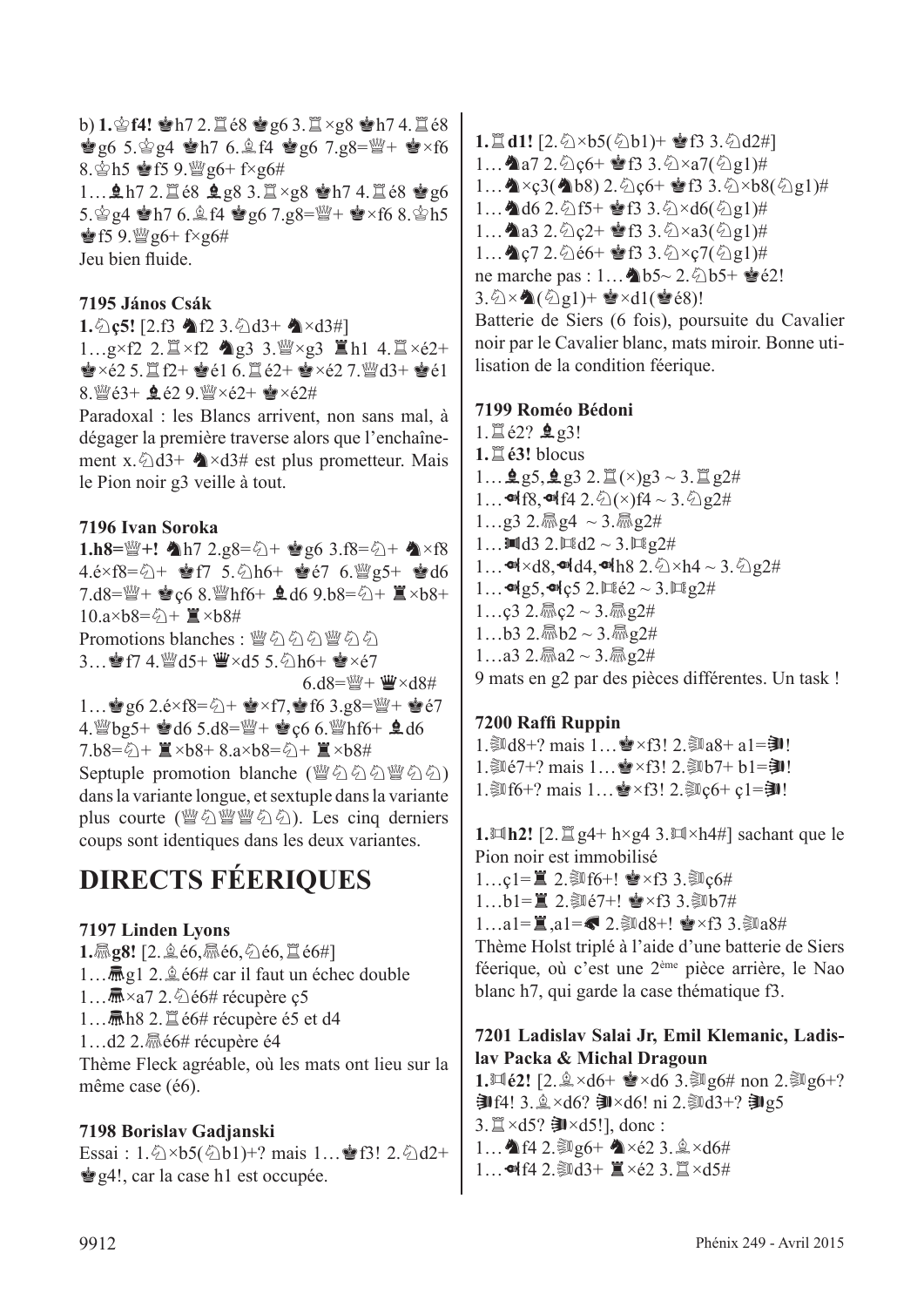Ces deux variantes sont conjuguées par antidual (la pièce noire du premier coup noir empêche l'autre mat)

1...  $\triangle$  c4 2.  $\cong \times d5$ +  $\cong \times d5$  3.  $\cong d3$ # blocage de c4

 $1...$   $\bigwedge^{\bullet}$  ×b5 2. ③b1+ ~ 3. ③×b5#

1… $\cdot \cdot \cdot$  2. Mh7+  $\mathbb{Z} \times 62$  3. M $\times$ c7#

1... ■×é2 2. ③×é2+ ●c1 3. ③gé3#

 $2...$  ]  $f2!3.$  , ③  $g61#$ 

1. $\mathbb{R}\times 1+$ ? est réfutée par  $1...$  $\mathbb{R}\times 1!$ ,  $\mathbb{R}\times 1!$ 

Grosse activité du  $\mathcal{H}$  4 qui joue sur six cases différentes, en tant que pièce avant d'une batterie mixte  $\mathbb{H}$ é2- $\mathbb{H}$ é3.

#### **7202 Franz Pachl & Dieter Müller**

**1.h7!**  $[2.h8 = \mathcal{D} + \triangle \times h8 \cdot 3.9 \times h8 = \mathcal{D} \#]$  $1...$  $4 \times f2$  2.c8= $5+$   $2.056$  3. $5 \text{cd}$ 5#  $1...$  W×h3 2.c8= $\sqrt{3}$ + Mh5 3. $\sqrt{3}$ d4#  $1...$   $\mathbf{W} \times \mathbf{g} 1$  2.c8= $\mathbf{R} + \mathbf{e}$  f4 3. $\mathbf{R}$ c1#

Phénix cyclique présentant une belle unité : trois captures par la même pièce noire, trois mats par la pièce promue.

#### **7203 Juraj Lörinc**

1.é3! blocus

1...  $\bullet$ é1 2.  $\circ$ c2  $\bullet$ f1 3.  $\circ$ h3  $\bullet$ é1 4. $\circ$ a3  $\bullet$ f1  $5. \mathbb{Z}$  f2# modèle

L'auteur indique une menace après 2.  $\mathbb{Z}$  c2 [3.  $\mathbb{Q}$  c3  $\bullet$  f1 4.  $\circ$ h5+  $\bullet$ é1 5.  $\sharp$ é2# modèle], mais celle-ci ne se réalise jamais car il n'y a pas de coup noir.

1… $\cdot$ ed1 2. $\cdot$ d6 [3. $\cdot$ s $\times$ é4  $\cdot$ eé1 4. $\cdot$ gc1#]  $\bullet$  é1,  $\bullet$  d2 3.  $\circ$  × é4(+) [4.  $\mathbb{Z}$  c1#]  $\bullet$  d1 4.  $\circledcirc$  × g7  $\triangleq$ él 5. $\triangleq$ c1# modèle

Trois mats modèles dont deux en échos, mat virtuel inclus. Jeu précis des Noctambules

#### **7204 Torsten Linss**

a) Le Cavalier Spirale (CS) aurait pu s'appeler Cavalier Sinusoïdal. En haute fréquence, la trajectoire d'un CS placé en a1 est :

a1-ç2-a3-ç4-… et a1-b3-ç1-d3-… En basse fréquence, elle devient : a1-ç2-é1-g2-… et a1-b3-a5-b7-…

 $1.$ f8= $\mathbb{W}$ +!  $\mathbf{\dot{e}}$ b7 2.a8= $\mathbb{W}$ +  $\mathbf{\dot{e}}$ b6 3. $\mathbb{W}$ fb8+  $\mathbf{\&b7+}$  $4.$  $\&$ d5  $\&$ b5 5.c8= $\bigtriangledown$   $\&$ b4 6. $\mathbb{W}$ a5+  $\&$ b3 7. $\&$ e4  $\blacklozenge$ b5 8. $\triangleq$ d3  $\blacklozenge$ b7 (le  $\heartsuit$  blanc contrôle b2 et c2)  $9.$ \$d2 Gb5 10.\$c1 Gb7 11.\$b1 Gb5+  $12.\n$ gal Gb7 13. Ge7 Gb5 14. Wb7 G×b7

15. wa3+  $\bullet \times a3$ # batterie sur la basse fréquence du CS.

b) Le Cavalier Spirale Diagonal mérite mieux son nom : tous les deux bonds, il se retrouve sur une des diagonales tirées à partir de sa case de départ. En haute fréquence, un CSDb1 va en b1-a3-ç2 b4-d3-…-f8-h7 et b1-ç3-a2 - stop !

En basse fréquence, il joue en b1-ç3-é4-f6-h7 et en b1-d2-é4-g5-h7

**1.a8=** $\mathbb{E}$ **+! 會b7 2.ç8=** $\mathbb{W}$ **+ 會b6 3.** $\mathbb{W}$ **c7+ 會b5** 

4.  $\%$ c5+  $\bullet$ a4 5.  $\%$ b6  $\bullet$ a3 6.f8= $\odot$   $\bullet$ a2 7.  $\odot$ e6+  $\bullet$  a3 8. $\circ$ d7  $\bullet$  a4 9. $\circ$ e3+  $\bullet$  a3 10.  $\circ$  f6  $\bullet$  b4 a4(et b3) gardées via c2-d4-b3-c5-a4, et a2(et b3)

via c4-d2-b3-c1-a2

11. @b2+ <br />b3 12. @c8 @b5 13. @b7 @b4 14. $\textcircled{a}$ 8  $\textcircled{a}$ 4 15. $\textcircled{c}$ 5+  $\blacktriangleleft$ ×c5#

Jumeaux Forsberg, promotions changées. Deux solutions très complexes et longues, assez différentes.

## **TANAGRAS**

#### **7205 Karol Mlynka**

Les éléments féeriques sont : Anticircé Calvet,  $\blacksquare$ =Cav.-Spirale,  $\blacksquare$ =Double-Sauterelle Royale a)  $1.$   $\mathbf{F}1 + \mathbf{F}2$  g2 2.  $\mathbf{F}61 \oplus 124$  $1.$  Gf5+  $\triangleq$ 64 2. Wff6  $\triangleq$ 65# b)  $\hat{\otimes}$  f3 $\rightarrow$ b3  $1.$ h1+ $\&$ a2 2. $\&$ c1  $\&$ b2# 1.  $a5+$  \$b4 2.  $\mathbf{\dot{E}}$ a6 \$b5# Mats modèles en écho originaux.

#### **7206 Kostěj Šoulivý**

1. 个×a5(赢a4) 《é5 2. 个c4 《 ×c4(4)b4)#

1. e c3 個b6 2. ic7 個×c4(4 c5)#

1. gé4 个é5 2. gf5 《×é5(4)d5)#

1. 曾d5 扇é5 2. ①×é5(扇h5) 《《×é5(4)f5)#

Mats échos en Super-Circé, la specialité de l'auteur, avec néanmoins une nouvelle pièce (l'Impératrice) et une nouvelle condition Patrouille. D'un point de vue technique, toutes les cases vides du champ royal sont contrôlées, la case de l'Impératrice étant inaccessible au Roi noir (il est non patrouillé). Par ailleurs, le Cavalier neutre ne peut pas jouer : d'un côté il dépatrouille l'Impératrice qui ne donne donc plus échec mais de l'autre l'Impératrice contrôle la Sauterelle neutre qui fait donc échec ! Un bon tanagra.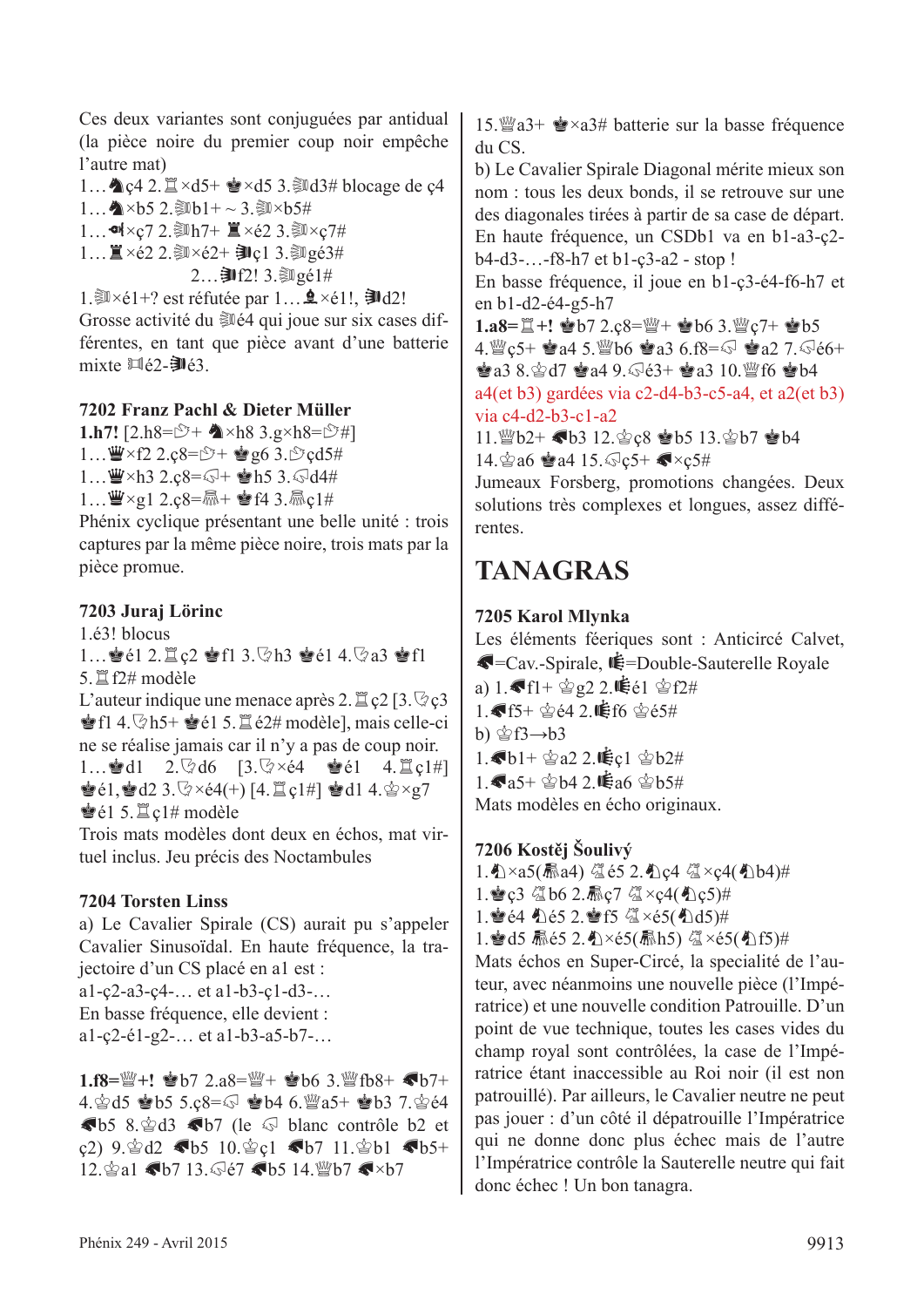#### **7207 Geoffrey Foster**

a) 1...  $\mathbb{S}h5$  2.d1=4) f8= $\mathbb{S}$  batterie 4)- $\mathbb{S}$ , 3. $\mathbb{S}$ f6 a3#!! coup très subtil, en effet si on tente 3... Le3? 4. Le41, Le2! et si 3... Le42? 4. Le41 b)  $1...$   $b$   $b$  5  $2.61 =$   $\frac{100}{3}$   $c$   $4$   $3.$   $\frac{100}{3}$   $c$   $8 =$   $\frac{6}{3}$   $\#$ La Dame neutre contrôle toutes les cases du

champ royal noir

#### **7208 Éric Huber**

 $1...$  $\mathbb{Z} \times 62 - d2$  2. $\mathbb{Z} \times 63(62)$   $\mathbb{Z} \times 62 - a2$ 

 $3.\dot{=}1b8(b7) \dot{=}1a8#$ 

1… $\sinh 2$  2. $\sinh 2$  +  $\sinh 2$  +  $\sinh 2$  +  $\sinh 2$  +  $\sinh 2$  +  $\sinh 2$  +  $\sinh 2$  +  $\sinh 2$  +  $\sinh 2$  +  $\sinh 2$  +  $\sinh 2$  +  $\sinh 2$  +  $\sinh 2$  +  $\sinh 2$  +  $\sinh 2$  +  $\sinh 2$  +  $\sinh 2$  +  $\sinh 2$  +  $\sinh 2$  +  $\sinh 2$  +  $\sinh 2$  + Deux mats spécifiques sur la première et la huitième rangée administrés par le Triton royal blanc dans les deux coins a8 et h1. Le Fou neutre contrôle la case de fuite b6 dans la première solution et la case a1 dans la seconde.

#### **7209 Vito Rallo**

 $1...\bigcirc \times d7(\hat{2}:\triangle \acute{e}5)+2.\stackrel{\triangle}{=}67(\triangle \acute{e}6)$  $\hat{\mathbb{E}} \times 66(\hat{\mathbb{E}};\hat{\triangle} d7) + 3.$   $\hat{\mathbb{E}} d8(\triangle 67) \stackrel{\text{d}}{\mathbb{E}} b6(\hat{\mathbb{E}};\hat{\triangle} 66)$ # 1… $\triangle$ é3( $\triangle$ é4) 2. $\triangle$ d6( $\triangle$ é6)  $\triangle$ ç6( $\triangle$ ; $\triangle$ é5)+ 3.  $\angle$  ×é5( $\triangle$ d6) ç×d7( $\Diamond$ )# Deux mats modèles très différents.

**7210 Sébastien Luce** a)  $1.f1 = \frac{w}{2}$   $\leq$   $2.\frac{w}{2}$  f6  $\frac{m}{2}$  g7 3. $\frac{w}{2}$  d4  $\frac{m}{2}$  d5  $4.$  $\ddot{w}a7+$   $\ddot{m}b7\ddot{t}$ b)  $1.f1 = 2$   $2.2.113$   $5.83.2 d7$   $5.8348 +$ 4. kc8 含b6=

Jumeaux argentins et promotions noires.

#### **7211 Cornel Pacurar & Adrian Storisteanu**

1 - Objectif général : Le Cavalier blanc et la Sirène royale noire doivent bouger, afin que la Sirène royale n'ait aucune de case de fuite contrôlée au moment du mat inverse.

2 - Le premier coup exact du Cavalier blanc (une fois que la Sirène est déclouée) est déterminé par la nécessité de fournir une attaque sur la case de destination de cette même Sirène royale.

3 - Cette attaque est ensuite retirée pour le mat inverse final, par le second mouvement du Cavalier blanc, qui restaure aussi l'attaque du Lion h1 sur le Roi blanc le long de la grande diagonale (comme c'était le cas dans la position initiale). Ainsi la Sirène royale noire est placée de telle sorte qu'elle ne peut plus atteindre un «refuge» pour l'«Anti-Rois» (=case contrôlée), forçant le Lion noir h1 à agir (et donner le mat).

a)  $1.\dot{\text{ } }57$   $\mathbf{\dot{\bullet}}$   $166$   $2.\ddot{\odot}$   $61!$   $(2.\ddot{\odot}$  h4?)  $\mathbf{\dot{\bullet}}$   $\mathbf{c}6$ 

 $3.\n$ 宫a8+  $\mathbf{C}$ c2+!  $4.\n$ 2g2+ ヨ $c6#$ 

Au deuxième coup, les Blancs visent ç2. Les Anti-Rois doivent être en échec pour ne pas être échec... La solution est donc un peu déroutante et un diagramme n'est pas de trop pour comprendre la position finale. On voit mieux pourquoi la solution 2. $\triangle$ h4? ne fonctionne pas, les Noirs n'ont pas un bon coup équivalent à  $\mathbf{E}$ <sub>5</sub> $2+!$ ( $\mathbf{E}_{g6}$ +?) car il n'y pas de Lion en a6 et  $\mathbf{F}_{g6}$  n'est pas autorisé car la Sirène royale n'est pas en échec. b) 1. $\circledast$ d5  $\dot{\mathbf{\mathbb{F}}}$ é1! ( $\dot{\mathbf{\mathbb{F}}}$ d4?) 2. $\circledast$ d1  $\dot{\mathbf{\mathbb{F}}}$ é4

 $3.$   $\Diamond$  d2! (3. $\Diamond$  e5?)  $\dot{$ feb1+4.  $\Diamond$  é4+  $\dot{=}$  c1# Déclouages, reclouages (du Cavalier blanc, sur la grande diagonale), suppression de duals (premier coup du Cavalier blanc), échecs croisés (Auteurs).





#### **7212 Daniel Novomeský**

a)  $1.$   $\degree$  e5  $\frac{1}{2}$  h5 2.  $\degree$  h6  $\frac{1}{2}$   $\degree$  e7 3.  $\degree$  e8  $\frac{1}{2}$   $\degree$  e7 4. $\sinh 8$  M  $f8$  5.  $\ln 6 + \ln 7 =$ 1. lo c4 **勤b3 2**. lo f7 **勤g8 3. lo g6 lo g5** 4.  $\ln 5$   $\ln 4$  5.  $\ln 68$   $\ln 68$  ==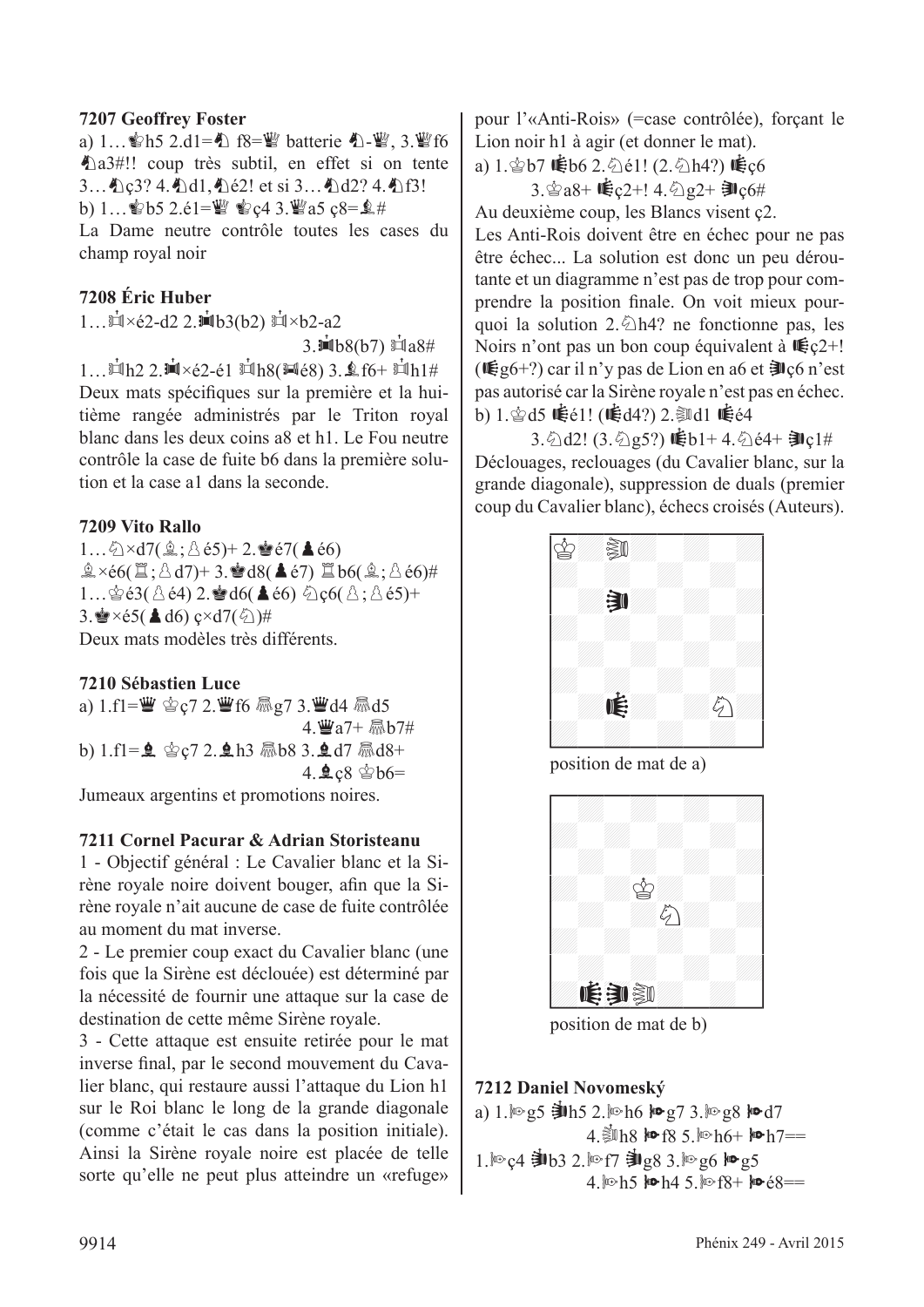b) 1. 
$$
\text{Im } d6
$$
  $\text{Im } 67$  2.  $\text{Im } 65$   $\text{Im } 66$  3.  $\text{Im } d4$   $\frac{1}{2}$   $d2$   
4.  $\frac{5}{2}$   $\text{Im } 5$   $\text{Im } 65$  5.  $\text{Im } 63 + \text{Im } 14 ==$   
1.  $\text{Im } b1$   $\text{Im } a1$  2.  $\text{Im } 64$   $\frac{1}{2}$   $d13$  3.  $\text{Im } c2$   $\text{Im } b3$   
4.  $\text{Im } f2$   $\frac{1}{2}$   $d11$  5.  $\text{Im } 61 + \text{Im } d1 ==$   
c) 1.  $\text{Im } c5$   $\frac{1}{2}$   $\text{Im } 62$ .  $\frac{5}{2}$   $\text{Im } a5 + \frac{1}{2}$   $d14$  3.  $\text{Im } b4$   $\text{Im } a6 +$   
4.  $\frac{5}{2}$   $\text{Im } a7$   $\text{Im } a5$  5.  $\text{Im } c5 + \text{Im } b6 ==$   
1.  $\frac{5}{2}$   $\text{Im } g5$   $\text{Im } 65$  2.  $\text{Im } c5 + \frac{1}{2}$   $\text{Im } 63$ .  $\text{Im } d6$   $\text{Im } f4$   
4.  $\frac{5}{2}$   $\text{Im } 63$   $\text{Im } c5 + \text{Im } d4 ==$ 

Doubles pats spécifiques rectilignes et diagonaux avec une bonne utilisation des quatre pièces présentes. L'auteur réalise encore une fois un task vraiment spectaculaire !

#### **7213 Adrian Storisteanu**

1.贏d8 驫a2 2.贏d6 d8=  $\Omega$  3.  $\Omega$ a5  $\Omega$ b6 4.贏a6  $$6125.$   $$a1$   $$x26.$   $$g2$$  $$d47.$   $$h8$   $$h2#$ 1.d5 赢g2 2.d4 赢h2 3.赢d5 赢c6 4.d3 赢é4 5.d2 **氚c2 6.d1=鱼 鱼f3 7.鱼h1 ib1#** 

Le Pion neutre est promu par les Blancs dans la première solution et par les Noirs dans la seconde. Les deux solutions sont complémentaires l'une de l'autre (au-delà de leur asymétrie commune), formant ensemble une sorte de super-Excelsior (un Excelsior total ? / un vrai Excelsior ??) : le Pion neutre «couvre» toutes les cases de la colonne 'd' et se promeut à chaque extrémité. « The Full Monty. La Totale... »

*The Full Monty* est une expression anglaise argotique qui signifie que l'on ne peut faire mieux, que l'on a atteint le maximum (dans le case présent une promotion d'un Pion neutre dans chaque avec un Excelsior dans l'une des solutions).

Il est amusant de voir que l'auteur emploie l'expression *The Full Monty* qui est aussi un film anglais assez drôle (même si la situation sociale du film ne l'est pas) mais aussi de *La Totale* qui est une comédie (française cette fois-ci) de 1991.

#### **7214 Vlaicu Crişan & Éric Huber**

a)  $1.\hat{\otimes} b1\{\hat{\mathbb{O}}c1\}$ !  $\hat{\mathbb{P}}$ f7{ $\hat{\mathbb{O}}$ h6}  $2.\hat{\otimes} a2\{\hat{\mathbb{O}}g7\}$  $\mathbf{\ddot{w}}$ f1{**Og1}** 3. $\mathbf{\ddot{\otimes}}$ b3{**Oh2}**  $\mathbf{\ddot{w}}$ a6{**O**c7}  $4.\n\circledcirc$   $c2\{\n\text{Od6}\}\n\cong\n\circledcirc2\{\n\text{Oh2}\}\n+ 5.\n\circledcirc b1\{\n\text{Og1}\}\n$  $\ddot{\mathbf{\Psi}}$ é8{ $\mathbf{0}$ g7} 6. $\dot{\mathbf{\Phi}}$ a2{ $\mathbf{0}$ f8} $\ddot{\mathbf{\Psi}}$ é1{ $\mathbf{0}$ f1} 7.b4{ $\mathbf{0}$ f3}  $\Psi$ é6{ $\bigcirc$ f8} 8. $\circledast$ a1{ $\bigcirc$ f7}  $\Psi$ a2{ $\bigcirc$ b3}# **b)** 1.b4{ $\text{Ob}3$ !  $\text{Wh7}$ { $\text{Of7}$ } 2.b5{ $\text{Of8}$ }  $\mathbf{\ddot{w}}$ c2{ $\mathbf{0}$ a3} 3. $\mathbf{\dot{\otimes}}$ a2{ $\mathbf{0}$ a4}  $\mathbf{\ddot{\otimes}}$ h2{ $\mathbf{0}$ f4} 4.b6{ $O$ f5}  $\mathscr{L}_c$ 2{ $O$ a5} 5.b7{ $O$ a6}  $\mathscr{L}_c$ h2{ $O$ f6}

6. $\hat{\mathscr{E}}$ a1{**Of5}**  $\hat{\mathscr{E}}$ **c2{<b>O**a5} 7.b8=**O**{**O**a6}  $\mathbf{\ddot{w}}$ h2{**Of6,Og8**} 8. $\dot{\mathbf{\dot{\otimes}}}$ b1{**Og6,Oh8**}

#### $\Psi$ b2{ $\mathbb{O}$ a6, $\mathbb{O}$ b8}#

Le premier jumeau est logique : si les Blancs pourraient jouer leur Pion et l'Imitator ils seront matés. Le deuxieme jumeau ajoute un Excelsior blanc avec promotion en Imitator et mat en écho caméléon.

#### **7215 Alain Biénabe**

 $1.91 = A + \triangle 37$   $2.8g2$  f4  $3.8g13$  f5  $4.8g64$  f6 5. d5 f7 6.  $\circ$  c6 f8= $\Xi$  7.  $\circ$  b7  $\Xi$  b8 8.  $\circ$  a8  $\circ$  b7# Même si la raison de la promotion est simple à deviner  $(1, g1 = \dddot{\mathbf{w}}, \ddot{\mathbf{z}}, \dot{\mathbf{z}}\, ? \dots 9. \dddot{\mathbf{w}}a7/\ddot{\mathbf{w}}a1, \ddot{\mathbf{z}}\, a1, \dot{\mathbf{z}}\, a7!)$ , le premier coup noir est une vraie surprise. Suit un Excelsior et l'utilisation d'une batterie blanche matante en tanagra !

#### **7216 Kjell Widlert**

1.  $\triangle$  a2??  $\triangle$  b3# est illégal. Donc le  $\triangle$  a5 doit aller en ç1, ce qui requiert un long avant-plan compliqué de 11 coups, dans lequel le Roi blanc visite ç5 et le Roi noir d3 ! Une méthode simple ne marche pas : 1.2a2 4b7? 2.2a3 4a5 3.2b4 4b7 4. a4  $\triangle$ a5 5. a3  $\triangle$ b3 6. a2  $\triangle$ c1+ 7. a1 ~? 8. a2  $\triangle$ b3#

Le coup manquant avant  $8.$   $\triangle$  a2 ne peut être joué que par le Roi blanc ; en effet le Cavalier ç1 ne peut venir d'aucune des cases a2, b3, d3 ou é2. C'est pourquoi le Roi blanc doit être activé en plaçant le Cavalier blanc en ç4. Plus tard, le Cavalier blanc doit être activé de nouveau en plaçant le Roi blanc sur ç5.

Le Roi blanc ne peut être réactivé que par un échec, donc le Cavalier noir doit être activé en plaçant le Roi noir sur d3, où il peut lui-même être réactivé par un échec depuis ç1.

1.2a2  $\Diamond$ c4 2.2a1  $\Diamond$ b3 3.2b1  $\Diamond$ b4 4.2c1!  $\circ$ c5! 5. $\circ$ c2  $\circ$ a5 6. $\circ$ d3!  $\circ$ b3 7. $\bullet$ a4+  $\circ$ b4 8. c3  $C1+9.$ ec2  $2310.8 b1 203 11.8 a1$  $\&c2$  12. a2  $&\&b3#$ 

La position miroir au 11<sup>ème</sup> coup blanc  $\dot{\mathscr{L}}$ b3, $\ddot{\mathscr{L}}$ a3  $\dot{Q}$ a1, $\dot{Q}$  $Q$  ne peut être atteinte : si le dernier coup blanc a été  $\triangle$ b1-a3 ou  $\triangle$ a4-b3, les Noirs n'ont aucun coup précédent possible.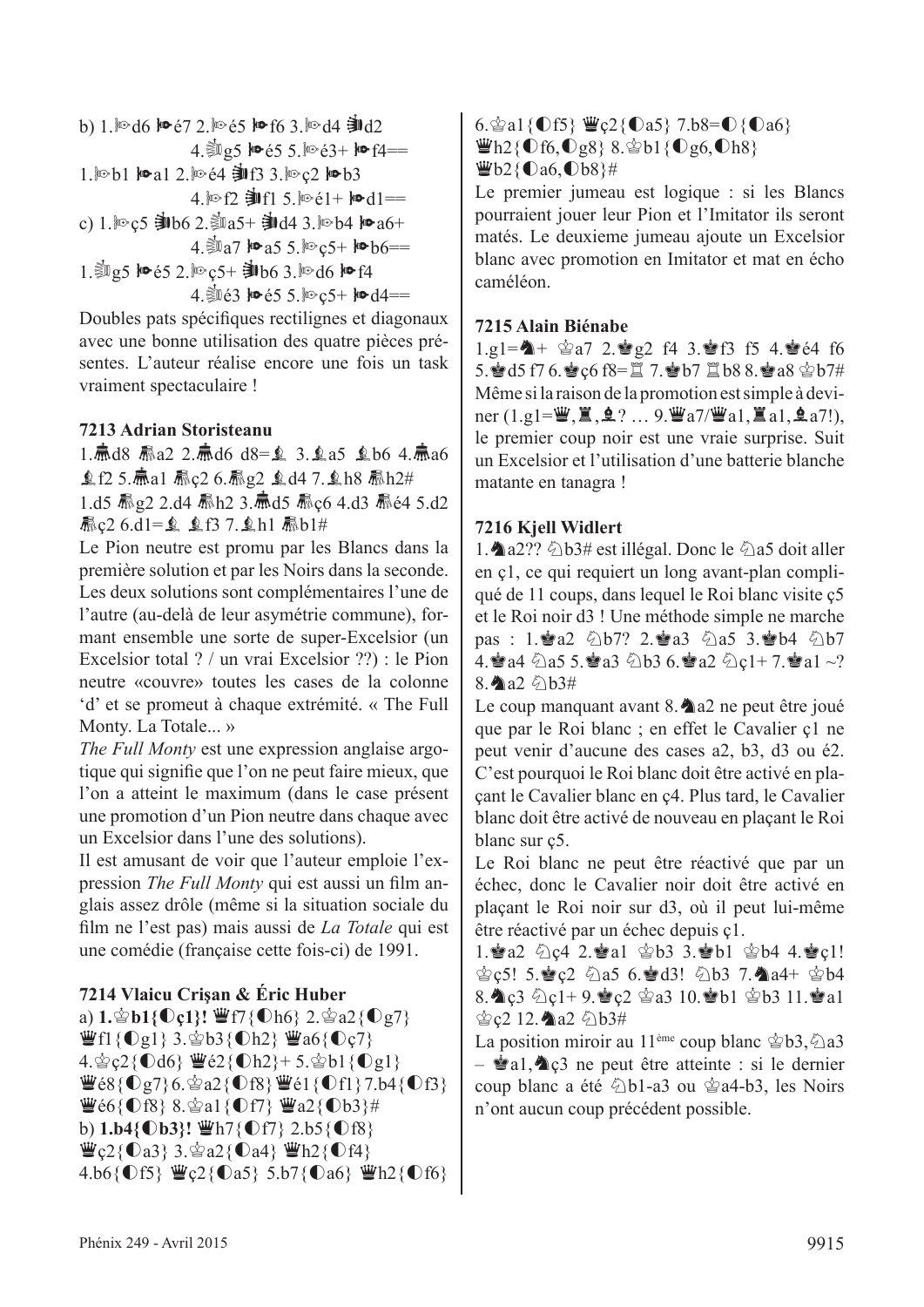#### **7217 Harald Grubert**

1. d1 2.  $\bullet \times 62 - 63$  ( $\triangle$  f3) 3.  $\bullet$  f2 4.  $\triangle$  g2

5.  $\cdot$   $\times$  f3-f4( $\triangle$  é4) 6.  $\cdot$  f3 7.  $\cdot$   $\times$  e4-é5( $\triangle$  d5) 8.  $\cdot$  e4 9.  $\angle \times d5$ -d6( $\triangle$  c6) 10.  $\angle d5$  11.  $\angle \times c6$ -c7( $\triangle b7$ ) 12. b8 13.  $\times b7-b8(8b6)$  15. a6  $2c5#$ 

Utilisation systématique du même mécanisme pour pousser le  $\triangle$  é2 en b6, que le Roi noir ne peut capturer lors du mat, car le coup Take & Make le fait jouer en b7 (auto-échec donc).

1.  $\bullet$  ×é2-é4( ∆ é3) le Roi noir est obligé de jouer en é4 !, 3. Pf2 4.  $\bullet \times 63 - 64$ ( $\land$ d4) 5.  $\bullet$ e3

6.  $\angle$  ×d4-d5( $\triangle$  c5) 10.  $\angle$  a2 11.  $\angle$  ×b3-d4( $\triangle$  c4) 12.  $\bullet$  × ç 5-ç 6( $\triangle$  b6) 13.  $\bullet$  c 5 14.  $\bullet$  × b6-b7( $\triangle$  a7) 15 $a6a8=W#$ 

C+Popeye : comme c'est souvent le cas avec ce genre de problème (voir articles de G. Foster px 227 p.9178 ou S. Luce px 246-247 p.9807), Winchloe ou Popeye n'acceptent pas toutes les solutions. Winchloe refuse ainsi 1. $\triangle \times 62$ -é4( $\triangle \times 3$ ). La seconde a une manœuvre supplémentaire intéressante (car le Roi noir ne peut jouer en d4 au 7ème coup, il faut donc capturer la Cavalier blanc intelligemment pour que celui-ci renaisse sur une case judicieuse : 9. ∂b2 10.  $\bullet \times b3$ -d4( $\Diamond b4!!$ ), le mat n'est plus possible).

#### **7218 Václav Kotěšovec**

1. 宫g2 扁h2 2. 宫g3 扁d4 3. 宫f2 扁g1 4. 宫é2  $\bar{m}$ h1 5.宫d2  $\bar{m}$ d5 6.宫c3  $\bar{m}$ f3 7.宫b3  $\bar{m}$ a3 8. $\&$  c4  $\&$  f5 9. $\&$  b5  $\&$  e6 10. $\&$  c6  $\&$  f7 11. $\&$  c7  $\overline{R}$ b8 12. $\dot{\otimes}$ d8  $\overline{R}$ é8 13. $\dot{\otimes}$ d7  $\overline{R}$ c6 14. $\dot{\otimes}$ d8  $\dot{\otimes}$ g8 15. 宫é8 曾h7 16. 宫f7 曾h6 17. 宫é7 扁f8 18. 宫f7  $\frac{1}{10}$  if 6 19.  $\frac{1}{3}$  g8  $\frac{1}{3}$  g6 20.  $\frac{1}{3}$  h8  $\frac{1}{3}$  g7#

 $1.\n$ 宫é1 氚f1 2.宫é2 氚d1 3.宫é1 會f3 4.宫d2 氚g4  $5.\,$  $\&$  c1  $\overline{m}$ b1 6. $\&$ d2  $\overline{m}$ é2 7. $\&$  c3  $\&$  g2 8. $\&$ b4  $\overline{m}$ a4 9. $\dot{\otimes}$ b5  $\overline{m}$ a6 10. $\dot{\otimes}$ a5  $\dot{\otimes}$ f1 11. $\dot{\otimes}$ b4  $\overline{m}$ g1 12. gc3 扁a3 13. gd2 扁a2 14. gé3 扁f3 15. gf4  $\overline{R}$ é1 16.宫g3 忌h4 17.宫h3 忌h2 18.宫g3 忌f4 19. h2 扇f2 20. h1 扁g2#

Comme c'est souvent le cas avec ce genre de problème au long cours, il est difficile de donner des éléments stratégiques pour comprendre les deux solutions ; on peut malgré tout souligner la qualité des mats échos et que les tableaux de mats sont (peut-être !) uniques avec ce matériel et que donc, il faut deux Sauterelles sur la grande diagonale, une pour garder g8 (ou h2), le Roi noir devant être en opposition avec le Roi blanc. Étonnant !

#### **DIVERS**

**7219 Pierre Tritten & S.K. Balasubramanian** a)  $1. \mathbb{Z} \times f8 - a3(\hat{\mathbb{Q}} \cdot c1) \oplus \times 65 - 64(\mathbb{A} \cdot 67)$  $2.996 \pm \times a3 - f3(12h8)$ # b)  $1.2 \times c4-d2(\text{ab1})$   $2 \times c7-\text{eb}$  $2. \Xi$  g5  $\oslash \times$ d2-f4( $\triangle$ f8)# Échange de fonction des  $\angle$  f7 et  $\angle$  g8 (auto-blocage/captures réciproques avec la pièce matante) et échange de fonction des pièces blanches (garde active/mat spécifique), mats modèles (Auteurs).

#### **7220 Zdenek Zach**

- $1$  d×c6  $\mathbb{Z}$ é4 2. $\mathbb{Z}$ d5  $\mathbb{Z}$ é6#  $1. d \times c6 \n\mathbb{Z}$ é6+ 2. $d5 \n\mathbb{Z}$ é4# 1.  $\frac{6}{5}$  f6  $\frac{6}{5}$  × f6 2.d×c6  $\frac{6}{5}$  é7#
- 1. $\angle$ é7  $\angle$ ×é7 2.d×c6  $\angle$ é5#

Des échos et des mats du Roi blanc sur quatre cases différentes ! On se passerait bien de ce coup qui se répète. Mais ça ne nous paraît pas finalement si grave, même si le jeu est globalement monotone.

#### **7221 Norbert Geissler**

1.b×a1=■ a8=鱼 2.c1=曹 b8=公#

Allumwandlung ( $\Xi \& \Psi \&$ ) spécifique en Échecs ABC, avec une belle promotion en Dame noire en h#2, qui empêche le Roi blanc de jouer et permet ainsi le jeu de la batterie blanche (auteur).

#### **7222 Mario Parrinello**

a)  $1. \mathbb{E}$  é4 é×d4( $\mathbb{Q}$ é3)! ( $1...$ é×f4( $\mathbb{Q}$ é3)?) 2.  $\bullet$  é6  $\& \times 66$  ( $\bullet$  c8)# b) 1. $\mathbf{W}$ c7 é×f4( $\mathbf{\&}$ é3)! (1…é×d4( $\mathbf{\&}$ é3)?)  $2.966 \times b6(9.8)$ #

Stratégie riche. La Dame noire et la Tour noire é6 cèdent leurs places aux pièces mineures qui permettront les autodéclouages de la pièce située en ç8, mais il ne faut pas qu'elles puissent y revenir  $(3. \mathbf{W} \times b6(\text{Qc7})$ ? et  $\mathbf{X} \times b6(\text{Qc4})$ ? auto-échec).

#### **7223 K.R. Chandrasekaran**

 $1.$   $\mathbb{Z} \times d2$  Maal! tempo 2.  $\mathbb{Z} d6$  Maa $7#$ 

 $1. \mathbb{Z} \times g7$  d3! tempo 2.  $\mathbb{Z} \times g7$  d4#

Zilahi. Les Blancs jouent deux coups pour accéder à une case qu'ils pourraient atteindre en un coup. Astucieux.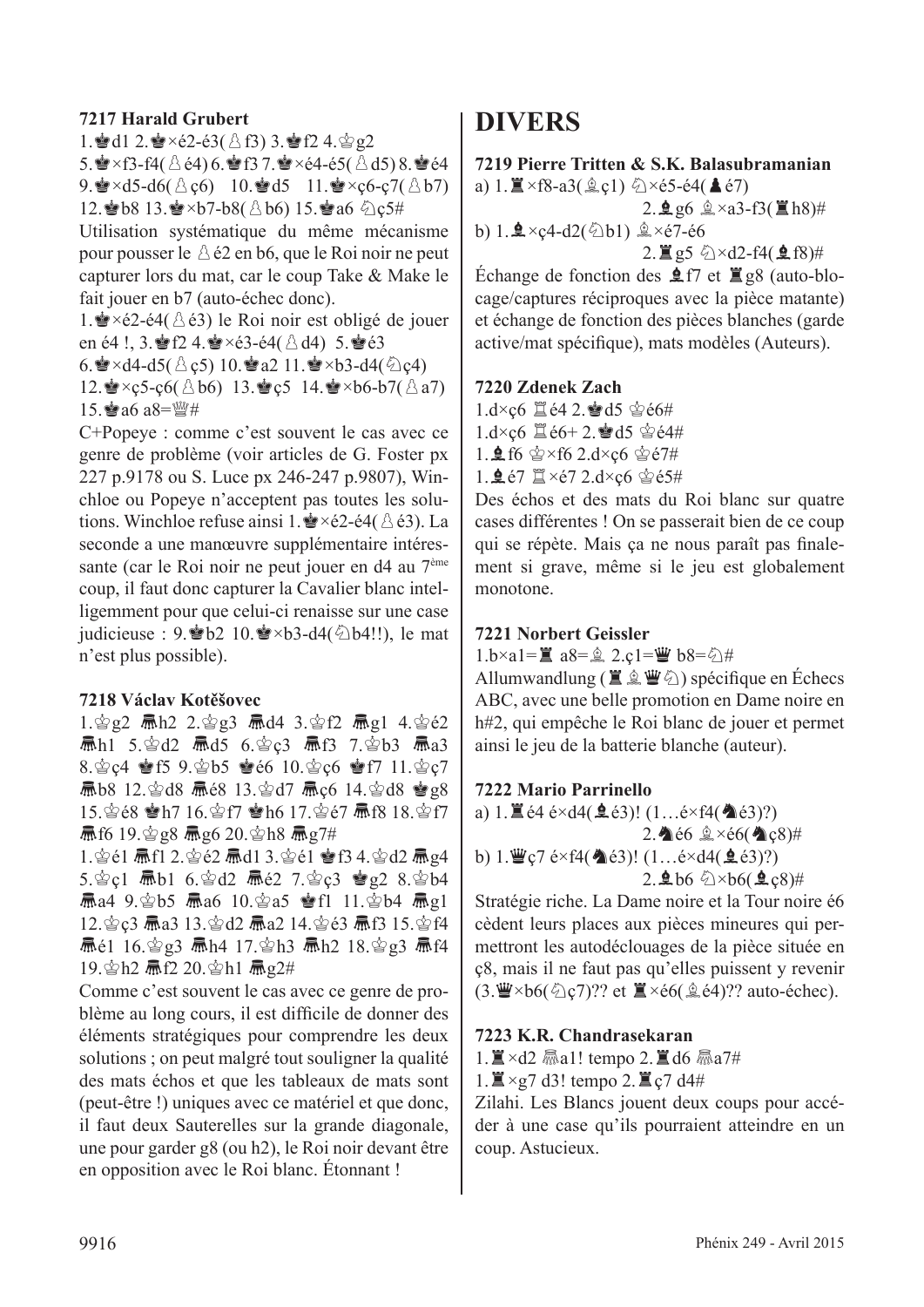#### **7224 Valerio Agostini & Vito Rallo**

a) 1.  $\mathbb{R}$  g7  $\&$  g6 2.  $\mathbb{R}$  g2+  $\&$  g4#

b) 1.  $\mathbb{R}$  c7  $\&$  c6 2.  $\mathbb{R}$  c4  $\&$  d5#

Bonne stratégie unitaire dans laquelle la  $\overline{\mathbb{R}}$  a7 intercepte deux pièces noires simultanément : une qui clouait la pièce matante et une qui contrôlait la case de mat. Le  $\triangleq$  é8 sert également de sautoir  $\lambda$  la  $\overline{\mathbb{E}}$  a7.

#### **7225 Maryan Kerhuel**

 $1.91 = 2.98 = 2.9$   $2.94$  a  $1.8 = 13.2$  d  $4.88 = 1.4$ AUW neutre et bilatérale. Comme souvent avec les Échecs Circé martiens, il faut y regarder à deux fois pour savoir qui fait quoi dans la position de mat !

#### **7226 Stephan Dietrich**

 $1.\text{\textdegreeled{14}}$   $4c3 \text{ \textdegreeled{13}}$   $2.\text{\textdegreeled{15}}$   $65 \text{ \textdegreeled{13}}$   $2.\text{\textdegreeled{14}}$ 1.  $\triangle$ d2  $\angle$  c3 2.  $\triangle$ c4  $\triangle$ b1 3.  $\triangle$ a3+  $\angle$  ×a3# Miniature avec mats écho (auteur).

#### **7227 Alain Biénabe**

 $1.\n\blacktriangle \times f3(\uparrow f3) \circ g4$ 2.  $\triangleq$  é1( $\Xi$  f3)  $\Xi$  f5 3.  $\triangleq$  d3  $\Xi$  é5#  $1.\mathbf{W} \times f3(\mathbf{H}f3) + \mathbf{W}h4$  $2.\overset{\sim}{\mathbf{2}}$ .  $\overset{\sim}{\mathbf{4}}$  f7( $\overset{\sim}{\mathbf{4}}$  f3)  $\overset{\sim}{\mathbf{4}}$  g4 3.  $\overset{\sim}{\mathbf{4}}$  d5  $\overset{\sim}{\mathbf{4}}$   $\times$  é3( $\blacktriangle$  é3)#  $1.\n$ **x**  $f3(\nmid f3)$   $\circledcirc g6$ 2.  $\frac{1}{2}$  g<sub>4</sub>( $\frac{1}{4}$  f<sub>3</sub>)  $\frac{1}{4}$  g<sub>3+</sub> 3.  $\frac{1}{2}$  h4  $\frac{1}{4}$  g<sub>4#</sub>

Trois captures différentes de la Tour sur la même case. Les Blancs exploitent à chaque fois son immunité. Nous avons représenté les pièces capturées (et situées sous la pièce capturante) en format «indice» (plus basses que les pièces normales), et les pièces immunisées en format «exposant» (ce sont des fantômes, ils sont donc plus haut que les pièces normales).

#### **7228 Juraj Lörinc**

1... \frac{\mathb{id{1}{\mathb{c}^2} 2.d×é1= ${\mathbb Z}$ { 0h1}  ${\mathbb Z}$  a1{ 0d1} 3.  $2\{0d2\}$  @  $d6\{0d3\}$  + 4.  $h2$ {  $\text{Od1}$ }  $\mathcal{W} \times 62$  {  $\text{Cal}$  } # 1...  $\mathbb{Q}$ g6{**0**f4} 2.f5{**0**f3}  $\mathbb{Z}$ a1{**0**b3} 3.é1= $\bigcirc$ {Ob2}  $\mathbb{Z}$ a5{Ob6, Oé5} 4.ç4{**0b5,0é4}** *W*×f5{0a4,0d3}#

Comme pour le 7214, ce problème a une seconde solution avec une promotion en Imitator. À noter que c'est le Pion neutre qui donne le mat (y compris dans la seconde solution).

#### **7229 Jaroslav Stun**

a) 1.  $\bullet$  c5 é4 2.  $\mathbb{Z} \times 64(\mathbb{Z})$ ( $\&$  d5)+  $\mathbb{Z}$  c4+  $3.\triangleleft\times c4(\triangleleft))$ ( $\triangleq$ f5) d6+4. $\triangleq$ d4 $\triangleq$  $\times$ d6( $\triangleq$ é3)# b) 1.d2 f4+ 2. $\mathbb{Z} \times$ f4( $\mathbb{Z}$ )( $\mathbb{A}$ c5)+  $\mathbb{Z}$ c4 3. $\mathbb{Z}$ c1  $\circledcirc$ f3  $4.d \times c1 = \mathcal{W}(\mathcal{L}f8) + \mathcal{W} \times c5(\mathcal{L}f4)$ #

Une pièce blanche ou noire (sauf un Roi) qui capture une pièce neutre devient neutre. Une pièce neutre reste neutre. Deux constructions de mats très différentes. Tranquillité dans la première, effroi dans la seconde.

#### **7230 Alberto Armeni**

 $1.g1=\mathbb{Z}$  h×g3( $\triangle$ g2) 2.  $\mathbb{Z} \times$ g2( $\mathbb{Z}$ a8)  $\triangle$ d5 3.0-0-0  $\triangleq$  d6 4.  $\triangleq$  é8  $\triangleq$  c7#  $1.d1=\mathbb{E} \text{ é} \times d4(\triangle d2) 2.\mathbb{E} \times d2(\mathbb{E} \text{ h}8) \triangleq f5$  $3.0 - 0$   $\circledS$  f6 4.  $\mathbb{Z}$  é8  $\circledS$  g7# Les deux roques avec des Tours de promotion et des mats par le Roi blanc !

#### **7231 Christopher Jones**

a)  $1...$   $2e^{2} + 2e^{2}c^{2}$   $2h5$  3.g4 g5 4. $\text{\textdegree } d1$  g6 5. $\text{\textdegree } 2$   $\text{\textdegree } \pm \times g4\#$ b)  $1...$   $2e1$   $2.$   $\odot$   $d2$   $2h4$   $3.$   $g3$   $g4$ 4.  $\circ$  e1 g5 5.  $\sharp$  d1  $\bullet$  ×g3# Demi-clouage des Fous au départ et création d'une

position de zugzwang originale à la fin. Mats en écho-caméléon.

#### **7232 Klaus Wenda**

Nous donnons ci-après la solution de l'auteur. Essai thématique :  $1.b8 = M$ ?  $2.M12...$ 6.  $d2 + Mg1($   $d2) + 7$ .  $M \times d2$ !! Dans la solution, la défense analogue  $7. \bowtie \bowtie 2( \Xi 62)$ ? est illégale car le Roi blanc é3 serait alors en échec.  $1.b8 = M! 2.M12 3.864 4.863 5.M1b3(2.63)$ 6.  $\triangle$  d2+  $\text{Mg1}(\triangle$  d2)#

#### **7233 Valery Liskovets**

1. **4d7!** 2. 曾f6 5.曾ç8 6.皇d8 營b7### !, une position de mat inévitable (CU-mate position ou position de mat complètement inévitable) parce que la suite du jeu sera : 7.  $\mathbb{Z} \times b$ 7+  $\mathbb{Q} \times b$ 7+ 8.  $\mathbb{Z} \times b$ 7+  $a \times b7\#$  ou 8... $c \times b7 + 9$ .  $\triangleleft \times b7$  zz  $a \times b7\#$  ou encore  $7...c \times b7$  zz  $8.\overline{2} \times b7$   $\hat{\mathbb{Q}} \times b7+$   $9.\overline{\mathbb{Z}} \times b7+$   $a \times b7\#$ etc… Toutes les lignes de jeu finissent inévitablement par un mat du Roi noir !